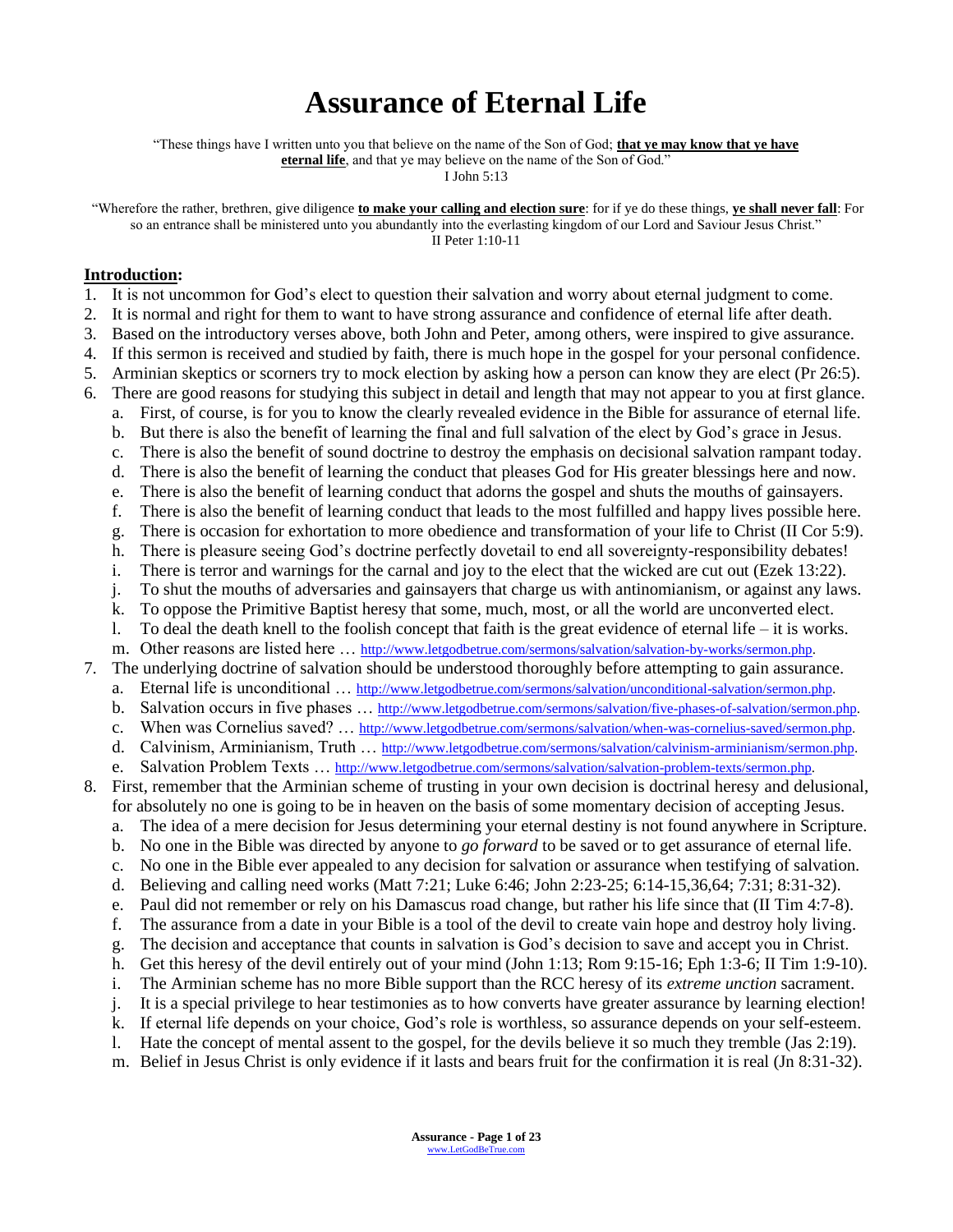- 9. Second, remember that the true gospel of salvation gives God the greatest glory and man the greatest duty.
	- The truth resolves the Gordian knot of theology between His sovereignty and man's responsibility, about which most men give up and say the two are a mystery and cannot be reconciled, even with a Bible!
	- b. The true doctrine of salvation puts all the will, efforts, works, and cost of eternal life in God and Christ.
	- c. The true doctrine of salvation warns the elect to believe and obey faithfully to have any or full assurance.
	- d. Scorners say if election is true they can live any way they wish, for if they are elect they will go to heaven anyway, and if they are not, they cannot go to heaven no matter what. Their damnation is just (Rom 3:8)!
	- e. Those who say that preaching election is antinomian and destroys any motive to holiness are ignorant, for the Bible only allows a person to believe they are elect on the basis of faithful obedience to all the gospel.
	- f. It is the doctrine of decisional regeneration or baptismal regeneration that removes motives for godliness, for once you have made your decision or been baptized, all is guaranteed and settled without works.
	- g. To help this Arminian consequence come to pass, they hardly ever preach fruit, holiness, and good works.
	- h. God chose men to salvation in Jesus Christ by His own will to monopolize all the glory (I Cor 1:26-31).

10. Third, remember that the exhortations, promises, and threats in the Bible are either for practical salvation or to evidence eternal life, not to get you to do something that would initiate your regeneration or justification.

- a. A good verse to start with is John 5:24, where there are three tenses for three different phases of salvation.
- b. Human faith is the result of three phases, the condition for the fourth phase, and the evidence of the fifth.
- c. The salvation dependent on Timothy's personal and ministerial faithfulness is conversion (I Tim 4:16).
- d. The salvation dependent on believing the gospel and baptism is the evidence of eternal life (Mark 16:16).
- e. The threat of judgment in many cases is the Lord's chastening of an elect child, not hell (I Cor 11:27-32).
- f. Exhortations to grasp eternal life and make election sure are evidences (I Tim 6:12,17-19; II Pet 1:10-11).
- g. About salvation problem verses … [http://www.letgodbetrue.com/sermons/salvation/salvation-problem-texts/sermon.php.](http://www.letgodbetrue.com/sermons/salvation/salvation-problem-texts/sermon.php)
- 11. Fourth, if you were born and raised in a godly family hearing the truth from birth, you may not have an event.
	- a. The inane yapping of those trusting to decisional regeneration may cause you to doubt your experience.
	- b. Reading Acts 9, 22, and 26 may be discouraging, for you have not had an event like the apostle Paul had.
	- c. While there are conversions with some drama and emotion, there is no command or expectation of them. d. There is a scriptural basis for dramatic conversions (Luke 19:1-10; Acts 16:29-30; 19:13-20; I Cor 14:25).
	- e. There is a scriptural basis for non-dramatic conversions (Acts 2:37; 8:35-38; 16:13-15; 17:10-12,32-34).
	- f. We do not read of any dramatic or emotional conversion events by Old Testament saints now in heaven.
	- g. Samuel worshipped God in Shiloh around the age of 3-5 when his mother gave him to Eli (I Sam 1:28).
- 12. God was not surprised in Eden at all, and our Lord's death was not an effort to recover man; the blessed God planned the entrance of sin into the world and had already chosen a covenant people He planned to save.
	- a. A subconscious or implied belief that salvation is mainly remedial steals God's glory and your assurance.
	- b. Salvation is not God trying to save men if they will cooperate sufficiently with Him in order to get saved.
	- c. The persons were chosen and the names written before the world began. The outcome is not in doubt.
	- d. Eternal life is not something we hope we have done enough to obtain; Jesus Christ gave it freely to us.
	- e. Much of salvation took place before the world began … [www.letgodbetrue.com/pdf/](http://www.letgodbetrue.com/pdf/before-the-world-began.pdf)**before-the-world**-**began**.pdf.
	- f. Salvation is based in the dominion of God … www.let**god**[betrue.com/sermons/](http://www.letgodbetrue.com/sermons/god/dominion-of-god/sermon.php)**god**/**dominion-of-god**/sermon.php.
	- g. God's love was set on His people in eternity … [www.letgodbetrue.com/pdf/gods-everlasting-love.pdf.](http://www.letgodbetrue.com/pdf/gods-everlasting-love.pdf)
- 13. The Bible was written, especially John's books, to assure readers of eternal life (I John 5:13; John 20:30-31).
	- a. The Bible was written for those already saved, for it could not do the others any good at all (Luke 16:31).
	- b. Consider how the New Testament epistles were written to the saints of churches to provoke their holiness.
	- c. Reading John 3:16 has not, cannot, and will not help any get eternal life; it only instructs the regenerate.
- 14. Unconverted elect is a Scriptural fact, a soteriological conclusion, and a historical precedent; but the fact is (a) of no value promising anyone eternal life, (b) of no value obtaining assurance of your salvation, and (c) has often been abused to turn the grace of God into lasciviousness.
	- a. Elect dying as infants or idiots have no opportunity or responsibility to do anything to obtain salvation.
	- b. There are numerous cases of elect squandering God's grace in their lives i.e. Lot, Solomon, Corinth, etc.
	- c. The Bible gives examples of those with eternal life without believing the gospel (Ro 11:28; I Cor 10:1-5).
	- d. It is presumptuous and without necessary evidence to assign eternal life to unbelievers or the disobedient.
	- e. The driving conviction and impetus of the New Testament is calling men to believe and obey the gospel.
	- f. Nowhere does the Bible encourage men that they might have eternal life, even if they disobey the gospel.
	- g. It is fatalistic folly of Primitive Baptists and others to think many, most, or all men are unconverted elect.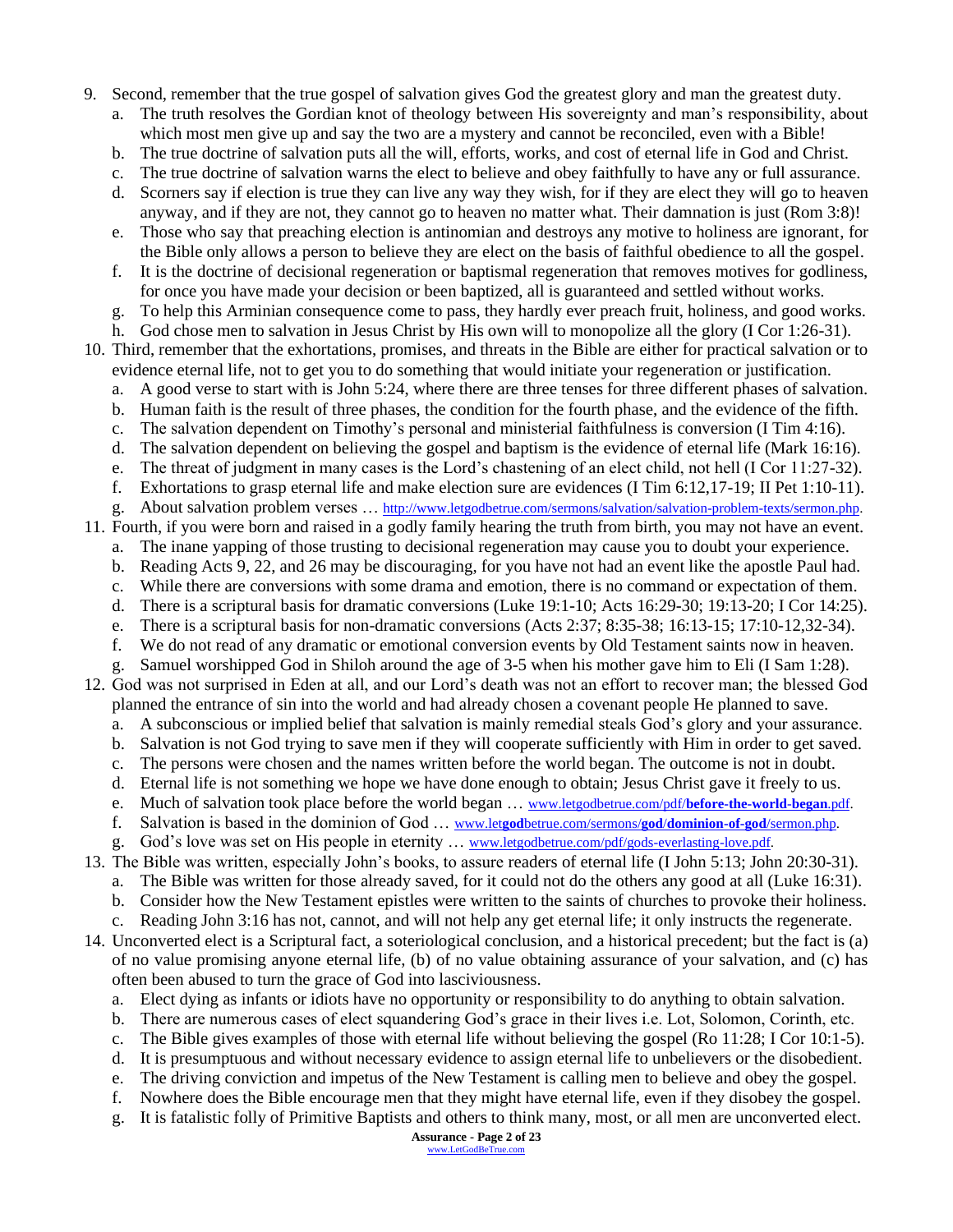## **Salvation Is Certain**

- A. The great God saved a certain number of people infallibly by His own will and power through Jesus Christ to an eternity in heaven with God, leaving others to the just condemnation of their sins and an eternity in hell with the devil and his angels (Matt 1:21; 13:24-43,47-50; John 1:13; 3:8; 6:38; 17:2- 3; Rom 5:12-19; 8:28-39; 9:6-24; Eph 1:3-12; 2:1-7; II Tim 1:9-10; 2:19; I Peter 1:2; 2:8; Jude 1:4).
	- 1. See 1644/46 London Confession of Faith (Chap. 3) …
	- 2. See 1689 London Confession of Faith …
- B. Not a single elect will be lost; not a single reprobate will be saved (Matt 1:21; 13:36-50; 25:31-33; John 6:39; 10:26-29; 17:2; Rom 8:28-39; II Tim 2:19; Heb 2:13; 7:22; Jude 1:1; Rev 20:15).
- C. Sinners are not saved by good works, but they cannot lay any claim to eternal life without them.
	- 1. We totally deny any conditional or meritorious value of good works toward earning eternal life from God (Rom 4:5; 9:11,16; 11:6; Eph 2:8-9; II Tim 1:9; Titus 3:5; etc., etc.).
	- 2. But we also deny assurance or evidence of eternal life without them (Jas 2:14-26; II Peter 1:5-9).
	- 3. Salvation is without good works, but unto good works (Eph 2:8-10; Titus 3:3-8; Phil 2:12-13).
- D. He that spared not His own Son for the elect will provide everything else they need (Romans 8:32).
- E. In order to provide certainty of salvation, the God that cannot lie swore with an oath (Heb 6:13-20).
- F. He is able to save to the uttermost those that come unto Him, seeing He ever lives after His ascension to intercede for them as their guarantor or surety (Romans 5:10; 8:34; Hebrews 7:25).
- G. Fatalistic fear leading to spiritual slothfulness or hopelessness foolishly misunderstands the doctrine.
	- 1. Fatalistic fear is proud rebellion, not humility for a self-concept of great sinfulness and guilt, for guilty sinners made so by the Spirit of God run to Jesus Christ and find great consolation there.
	- 2. Terrible harlots came to Jesus; He loves losers of every kind; do not deceive yourself about sin.
	- 3. Let Paul be your example (Luke 7:47-48; Jn 6:37; 8:11; II Cor 5:9-; Phil 3:8-14; I Tim 1:12-17).
	- 4. For more about Jesus loving losers and their hope … [www.letgodbetrue.com/pdf/jesus-](http://www.letgodbetrue.com/pdf/jesus-loves-losers.pdf)**loves**-**losers**.pdf.
- H. Despair is as stupid as Adam hiding in Eden or the lazy servant burying his talent (Matt 25:24-25).
- I. See the introduction above and its emphasis on properly understanding salvation before assurance.

### **Salvation Is Great**

- A. The difference between the righteous and the wicked is enormous (Psalm 5:5; 7:11; Jer 31:3; Matt 25:31-33; Acts 13:46-48; Rom 9:20-24; II Cor 2:14-17; Heb 2:13; 12:6-8; II Pet 2:9; Rev 20:11-15).
	- 1. The difference between the two should be grasped in the phases of salvation that are all God's.
	- 2. Eternal election, legal justification, personal regeneration, and final glorification are incredible.
	- 3. These operations of grace are staggering in scope and must by any view affect lives somewhat.
	- 4. The operation of conversion, involving human means by God's blessing, is a significant event.
	- 5. Those thus converted will have an obvious difference from the world and from their prior self.
	- 6. God's everlasting love; Christ's eternal union … [http://www.letgodbetrue.com/pdf/gods-everlasting-love.pdf.](http://www.letgodbetrue.com/pdf/gods-everlasting-love.pdf)
- B. There are many other ways to view the great difference between the righteous and the wicked in life.
	- 1. The difference in location and condition of Lazarus and the rich man is very great (Lu 16:22-26).
	- 2. The difference between sheep and goats, the righteous and the wicked, is great (Matt 25:31-46).
	- 3. The coming of Jesus Christ will reveal an enormous difference between all men (II Thes 1:7-10).
	- 4. The coming resurrection will usher some into damnation and others into salvation (Jn 5:28-29).
	- 5. When the Book of Life is opened, a drastic difference will be revealed (Rev 20:11-15; Lu 10:20).
	- 6. There is a significant difference between being saved and being damned (Mk 16:16; Jn 3:18,36).
	- 7. There is a great difference between foreknown with the impossibility of separation and being rejected as entirely unknown and separated forever (Mat 7:23; John 10:14,27-29; Rom 8:29-39).
- C. Salvation has an effect on lives, so that there is not the confusion of most elect with most reprobates.
	- 1. We cannot minimize or rationalize Zacchaeus, book-burning at Ephesus, Thessalonica, etc., etc.
	- 2. To think the general rule (exceptions ignored) is carnal Christians living like reprobates is false.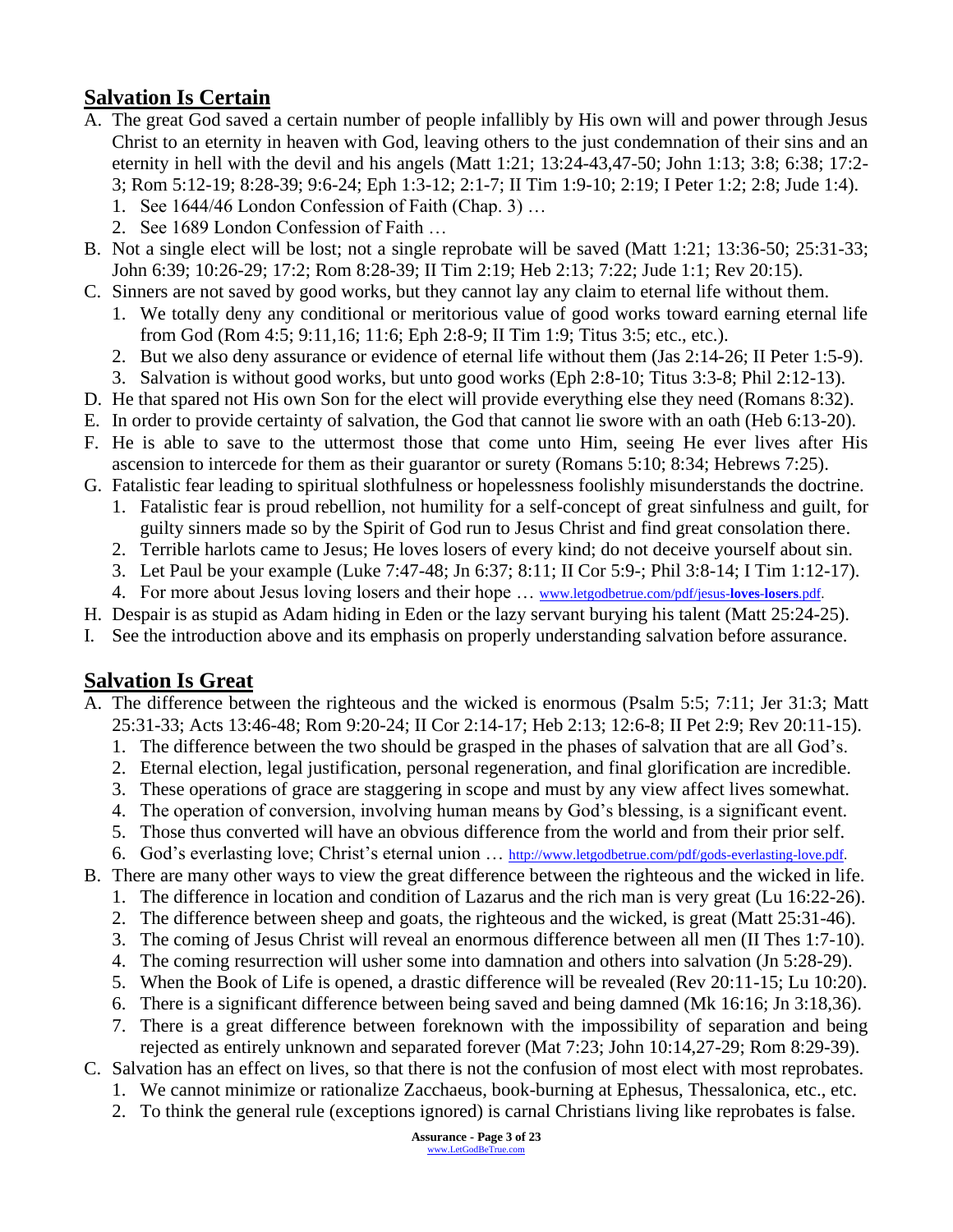- 3. The general rule is the opposite we were saved unto good works (Eph 2:10; Phil 2:12-13; 1:6).
- 4. Salvation has consequences in lives, leaving the wheat to look very different from tares, usually.
- 5. Regeneration (his seed) and the preaching of the gospel (adoption) change lives (I John 3:1-10).
- 6. There have been unconverted elect, and there are carnal Christians, but the general rule stands.
- 7. Paul against belly worshippers ... [http://www.letgodbetrue.com/sermons/practical/belly-worshippers-2/sermon.php.](http://www.letgodbetrue.com/sermons/practical/belly-worshippers-2/sermon.php)

#### **Evidence Is Defined**

A. Either you are like faithful, obedient Abel or you are like rebellious, murderer Cain (Gen 4:1-5). B. Either you are like sons of Seth calling upon the LORD or like the drowned rest (Gen 6:5,11-12). C. Either you think sincerely about God and pleasing Him, or He never enters your mind (Ps 10:4). D. Either you understand and seek God or you reject Him and His word like the wicked (Ps 14:1-4). E. Either you have spiritual conviction to do right in order to please God or not (Ps 15:1-5; 24:3-6). F. Either you have a broken and contrite that God cannot despise or you do not (Psalm 34:18; 51:17). G. Either you understand and seek God or you reject Him and His word like the wicked (Ps 53:1-4). H. Either you have the quietness and assurance that flows from righteousness or not (Isaiah 32:17). I. Either you act like a son of God in loving your enemies as He does or you do not (Matt 5:43-48). J. Either you have built your house upon a rock or you have built it upon the sand (Matt 7:24-27). K. Either you have a good tree with good fruit or you have a corrupt tree and fruit (Matt 12:33-35). L. Either you have believed and been baptized sincerely to follow Christ or you have not (Mk 16:16). M. Either you have changed your life to match Christ by His preachers or you have not (Lu 3:10-14). N. Either you care for the things of God's word, or you do not care at all, not ever (Luke 16:27-31)! O. Either you can see the kingdom of God, or your eyes are totally closed to Jesus Christ (John 3:3). P. Either you have heard the gospel of Jesus Christ and believed it or you have not at all (John 5:24). Q. Either you follow Jesus Christ for His words of eternal life or because of loaves (John 6:26,66-69). R. Either you have been drawn by the power of God to come to Jesus Christ or not (John 6:44-47,65). S. Either you have or you have not continued in the words of the Lord Jesus Christ (John 8:30-32). T. Either you can hear and understand and obey the words of the gospel, or you do not (Jn 8:43,47). U. Either prayer is an important part of your life or you have no time, effort, or use for it (Acts 9:11). V. Either you prove yourself unworthy of eternal life or ordination to it by the gospel (Acts 13:46-48). W. Either you have sincerely believed in the Lord Jesus Christ or you have not at all (Acts 16:30-31). X. Either you live a resurrected life without serving sin or you play with sin like a sinner (Rom 6:1-6). Y. Either you are servant of God free from sin or servant of sin free from righteousness (Ro 6:16-23). Z. Either your life is one based in the lusts of the flesh or it is based in the Spirit of God (Rom 8:1). AA. Either you are spiritually minded after the Spirit or carnally minded after the flesh (Rom 8:5-13). BB. Either you have had the testimony of the Spirit as God's sons or you have not (Romans 8:14-17). CC. Either you consider the preaching of Jesus Christ God's power or stupid foolishness (I Cor 1:18). DD. Either the gospel is a stumblingblock and foolishness or God's wisdom and power (I Cor 1:22-24). EE. Either you discern and receive the things of the Spirit or you think them foolish (I Cor 2:14-15). FF. Either you have confessed Jesus Christ is Lord sincerely and actively or you have not (I Cor 12:3). GG. Either you respond to the gospel in a way that proves life or that proves death (II Cor 2:14-17). HH. Either you are Christ's, and thus Abraham's seed, by faith and baptism or not (Gal 3:16,26-29). II. Either you have or have not had the Spirit sent into your heart crying Father (Gal 4:4-6; Eph 1:13). JJ. Either you bear the fruit of the Spirit or the only product of your life is fleshly lusts (Gal 5:19-25). KK. Either you show the mighty power of God quickening faith in your heart or not (Eph  $1:15 - 2:5$ ). LL. Either you mind earthly things more than Christ or you do not (Philippians 3:18-19; Col 3:1-4). MM. Either you have continued in the faith of Christ's gospel or you have moved away (Col 1:21-23). NN. Either you have sung to the Lord by grace implanted in your heart or not (Col 3:16; Eph 5:18-19). OO. Either you are under strong delusion against the gospel or you believe it mightily (II Thess 2:9-13).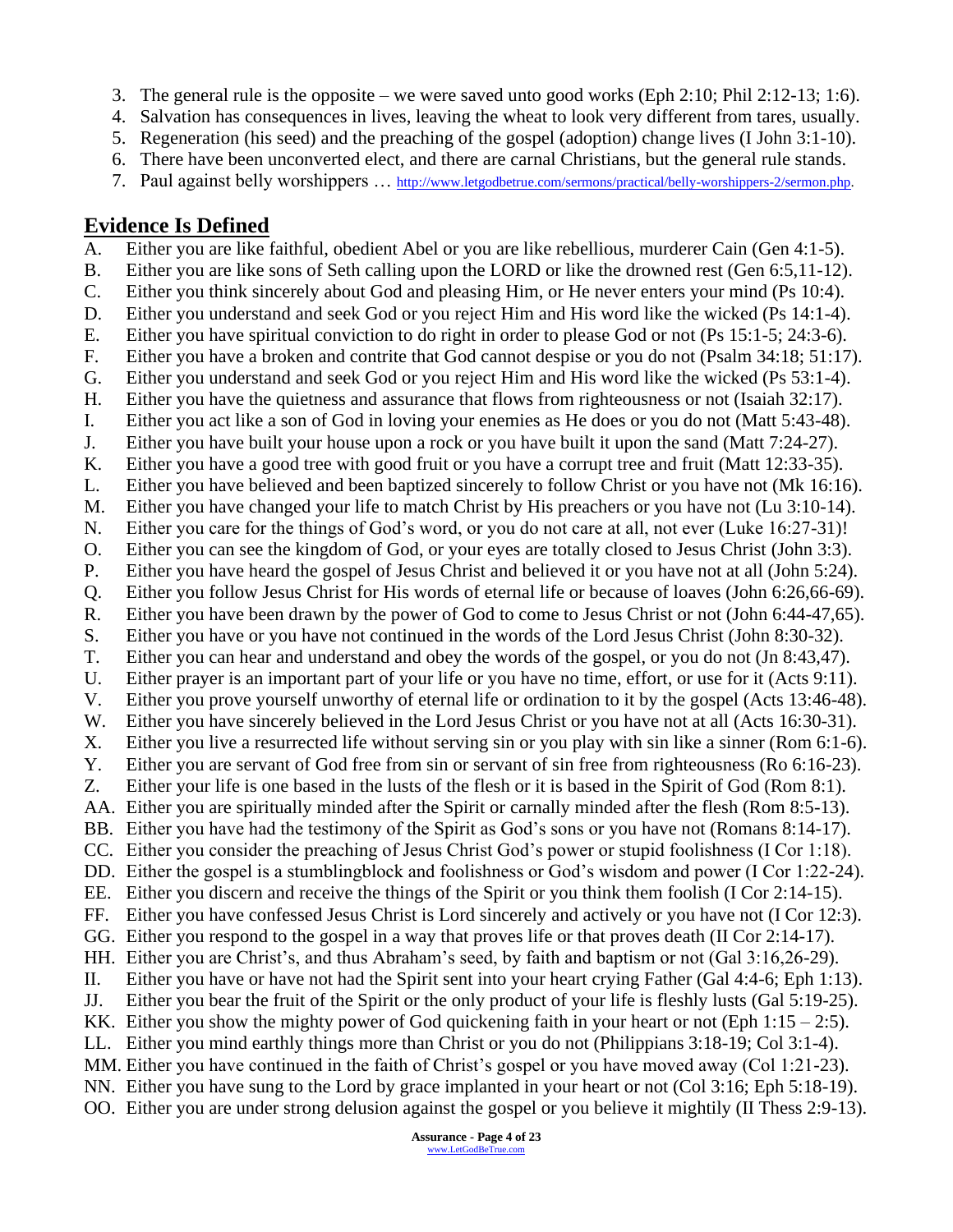- PP. Either you have faith and are reasonable about the claims of Christ, or you are not (II Thess 3:1-2).
- QQ. Either you have or have not financially given to poor saints for the Lord's sake (I Tim 6:17-19).
- RR. Either you have or have not been given repentance and delivered from bondage (II Tim 2:25-26).
- SS. Either you love the thought of the soon appearing of the Lord Jesus Christ or not (II Timothy 4:8). TT. Either you have things that accompany salvation or you put Jesus to an open shame (Heb 6:6-12).
- UU. Either you endure temptations of any kind through your love of Christ or you do not (James 1:12).
- VV. Either you keep yourself unspotted from the world and care for widows you meet or not (Jas 1:27).
- WW. Either you find Jesus Christ to be precious or you are offended by Him to rebellion (I Peter 2:6-8).
- XX. Either you are vexed by the sins of the wicked or you are quite at peace with them (II Peter 2:7-9).
- YY. Either you keep God's commandments imperfectly, or you do not keep them at all (I John 2:1-6).
- ZZ. Either you sin as a matter of habit and practice or you fight against sinning as a habit (I Jn 3:1-10).
- AAA. Either you love the brethren in deed and truth from a heart alive in God or not (I John 3:11-24). BBB. Either you hear and obey the apostolic religion of the New Testament or you do not (I Jn 4:1-6).
- CCC. Either you love the brethren through the Spirit to show the character of God or not (I Jn 4:7-21).
- DDD. Either you are willing and able to overcome trials or you give up (Rev 2:7,11,17,26; 3:5,12,21).
- EEE. Either you will be frozen in righteousness and holiness or injustice and filthiness (Rev 22:11-12).
- FFF. Sin no more proves reprobation than it did David and Peter's (II Samuel 11:27; Matt 26:69-75).
	- 1. David, whom God loved dearly, did more than commit aggravated adultery and murder; he also cost a man his life by moving the Ark incorrectly, numbered Israel costing 70,000 lives, committed murder in his heart against Nabal, practiced gross polygamy contrary to the law of Moses, and was a pitiful father, among other faults (Ps 19:12-13; 25:7; 38:4).
	- 2. Peter, one of our Lord's favorites, not only denied Him, but played the hypocrite (Gal 2:11-14).
	- 3. It is a lie of the devil to discourage you that the righteous cannot or do not sin (I Jn 1:8,10; 2:1).
	- 4. The verses speaking of not sinning must be (a) the new man or (b) the habit of sin (I Jn 3:6-10).
	- 5. While his example gives no license to sin, Lot shows us a righteous man failing (II Pet 2:7-8).
	- 6. While his example gives no license to sin, Samson shows us a man of faith failing (Heb 11:32).
	- 7. While their examples give no right to sin, many at Corinth were killed in sin (I Cor 11:29-32).
	- 8. God knew the elect would not be perfect, but His covenant stands anyway (Psalm 89:29-37).
- 9. We do not have written evidence like Lot, Samson, or Corinth, so we need repentance and zeal. GGG. Chastening, far from proving reprobation, proves God's love for you as His child (Heb 12:5-17).
	- 1. Do David's chastenings and Paul's afflictions indicate their reprobation, or their salvation?
	- 2. When the Lord chastens you, it is because He is NOT going to judge you later (I Cor 11:32).
	- 3. Many are the afflictions of the righteous, but He delivers the righteous (Ps 34:17; Acts 14:22).
- HHH. The works of the wicked are not evidence of eternal life, no matter how good they may appear!
	- 1. A man can only please God by believing He is and He is a rewarder of seekers (Hebrews 11:6).
	- 2. But every person listed in the Hall of Faith did something diligently, even giving their lives.
	- 3. Any actions not based in faith, not based in desire to please God, are sin (Romans 14:23).
	- 4. Even the plowing of the wicked is sin, no matter how neutral the act may appear (Prov 21:4).
	- 5. The flesh cannot please God no matter how hard it tries, which it does not try (Romans 8:8).
- III. For another view of works ... [http://www.letgodbetrue.com/sermons/salvation/salvation-by-works/sermon.php.](http://www.letgodbetrue.com/sermons/salvation/salvation-by-works/sermon.php)

## **Confidence Is Obtainable**

- A. Evidence is one thing; confidence is another. Confidence in evidence is key (II Tim 1:8-12; 4:6-8)!
- B. Know the only basis of eternal life is in God's love and Christ's work apart from your will or works.
	- 1. See the sections above, "Salvation Is Certain" and "Salvation Is Great," to know His will/works.
	- 2. The first step in confidence is to fully learn covenant salvation by election to final glorification.
	- 3. Confidence comes by knowing God's eternal plan and Jesus Christ's guarantee of performance.
	- 4. The next step is to identify how greatly God has changed you from a natural man dead in sins.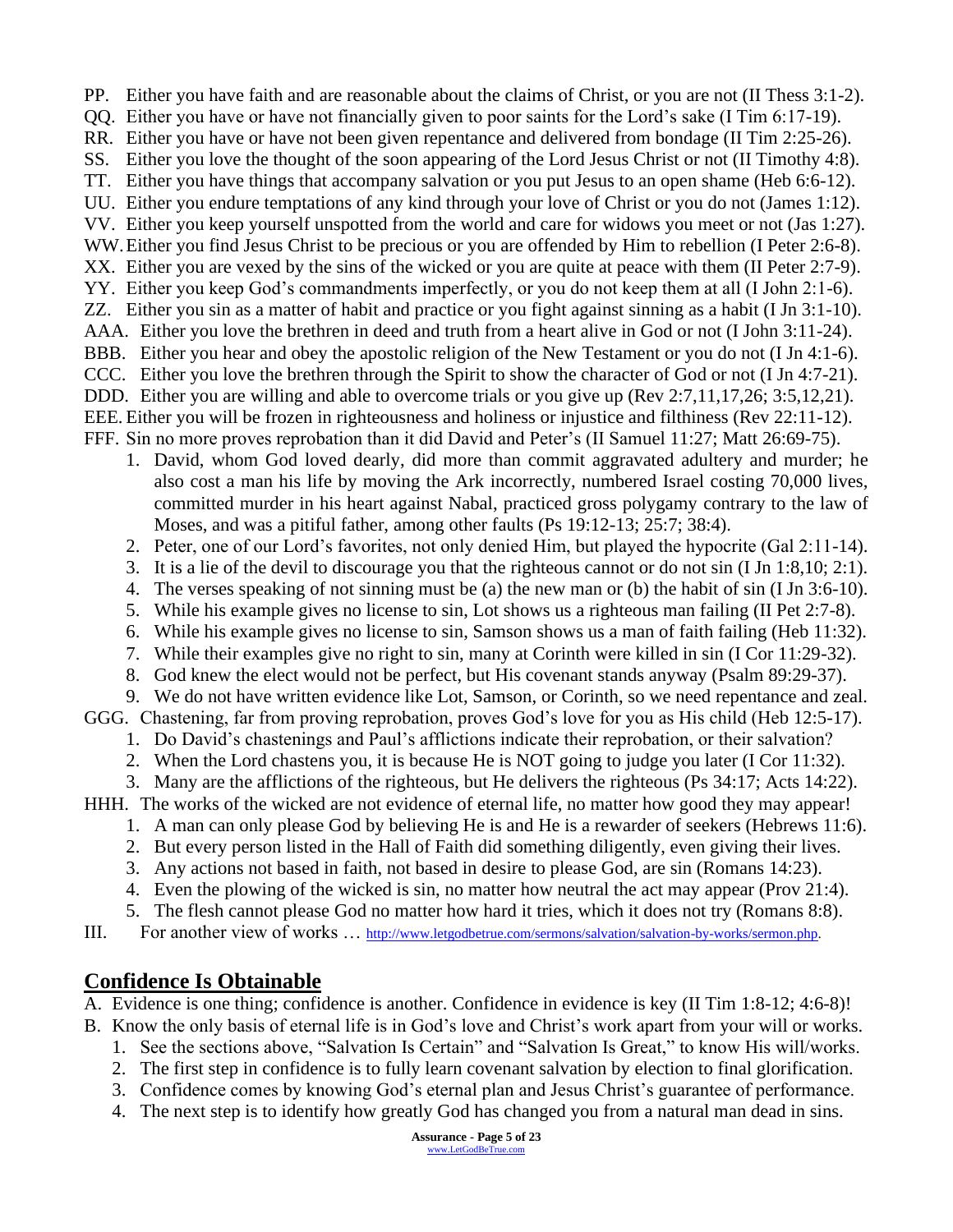- 5. Faith working by love and proving itself by works show a very new nature in you from others.
- C. Your *response to the gospel* is the first and foremost means of laying hold of eternal life in Christ.
	- 1. In our hatred of decisional regeneration, we cannot reduce our response to the gospel to nothing.
	- 2. If you were born into the truth and raised in it, you must personally embrace it fully for yourself.
	- 3. Without personally believing and confessing, you do not have the foundational evidence of life.
	- 4. You must personally go to Jesus Christ by faith, believing on Him, to have evidence of salvation.
	- 5. You need to own Him as Saviour and Priest for salvation and Lord and King for rule of your life.
	- 6. Believe in your heart and confess with your mouth (Romans 10:9-13; I Cor 12:3; I Tim 6:11-12).
	- 7. It is important to grasp that faith is evidence of eternal life, not a condition (John 5:24; I Jn 4:15).
	- 8. An unregenerate man cannot believe the gospel; he must be born again first (John 1:12-13; 3:8).
	- 9. Faith, like righteousness and love, are evidences to prove eternal life (I Jn 5:1; 2:29; 4:7; 3:14).
	- 10. Faith is born of God and is an internal witness of Jesus Christ greater than man (I John 5:4-13).
	- 11. Without believing the gospel about Jesus, you are not sealed by the Holy Spirit (Eph 1:13-14). 12. The Jews would not come to Jesus this way, but He will never cast out comers (John 5:40; 6:37).
	- 13. Hate the idea of mental assent to the gospel, for devils believe it so much they tremble (Jas 2:19).
	- 14. Devils believe in Jesus and confess Him with their mouths (Jas 2:19; Mk 1:24). You need more.
	- 15. Believing and calling needs distinguishing works, for the Bible, especially John's gospel identifies false believers (Mat 7:21; Lu 6:46; John 2:23-25; 6:14-15,36,64; 7:31; 8:31-32,44-45).
	- 16. With John's many warnings of false believers, no man should put his confidence in faith only.
	- 17. Those who do not obey the gospel of Jesus Christ will be burned up (II Thess 1:7-10; I Pet 4:17).
	- 18. How precious is Jesus Christ to you? as to true believers (I Pet 2:6-8; Song 5:9-16; II Thes 1:10)?
- D. *Repentance from sins* is inseparably connected to faith in Jesus Christ as your Lord and Saviour.
	- 1. Since devils believe in Jesus and confess Him with their mouths (Jas 2:19; Mk 1:24; Acts 19:15), you need to emphasize and prove your repentance, which they have never had or shown.
	- 2. Repentance is commanded to accompany faith in Christ (Acts 2:38; 3:19; 17:30; 20:21; 26:20).
	- 3. Repentance is a gift from God that man cannot generate (Acts 5:31; 11:18; II Timothy 2:24-26).
	- 4. Repentance from dead works and faith toward God are the first principles of our faith (He 6:1-3).
	- 5. Faith without repentance is nothing at all (Mat 7:21; 21:28-32; Jn 8:31-34; Jas 2:19; Acts 26:20).
	- 6. John, Jesus, and Paul taught far more than faith (Matt 3:7-8; Lu 9:23-25; 14:25-27; Tit 2:11-14).
	- 7. The apostolic demand for repentance brought changed lives (Acts 19:18-20; I Thess 1:9-10).
	- 8. This fabulous event among the Gentiles had been prophesied (Jer 3:17; 16:19-21; Isaiah 2:1-5).
	- 9. Repentance is repudiation of sins with an about-turn in lifestyle to Bible holiness (Job 33:27-28).
	- 10. Repentance is not mere words, for it requires fruit or actions proving it to be real (Luke 3:7-14).
	- 11. Zacchaeus was a great example of demonstrative repentance and thus conversion (Lu 19:1-10).
	- 12. True conversion to change something into another form, or to transform requires repentance.
	- 13. When hearing the gospel of Christ, we must transform, not conform (Rom 12:1-2; II Cor 5:17).
	- 14. True repentance is far more than most define or require, and it cannot be faked (II Cor 7:10-11).
	- 15. Initial conversion, like Zacchaeus or Pentecost Jews, is followed by a life of further conversion.
	- 16. If you do not have a dramatic event of repentance like Saul of Tarsus, is your life transformed?
	- 17. Each time you mortify the old man and put on the new for Christ's sake, you prove repentance.
	- 18. For a detailed definition of repentance from the Bible … [www.letgodbetrue.com/pdf/](http://www.letgodbetrue.com/pdf/repentance.pdf)**repentance**.pdf.
- E. *Water baptism* by immersion is closely connected to faith in Jesus Christ as your Lord and Saviour.
	- 1. We must steer between the ditches of Campbellites and Baptists on the issue of water baptism.
	- 2. The so-called Churches of Christ require water baptism as absolutely necessary for salvation.
	- 3. Baptists, in their rejection of baptismal regeneration and Campbellites, divorce it from salvation.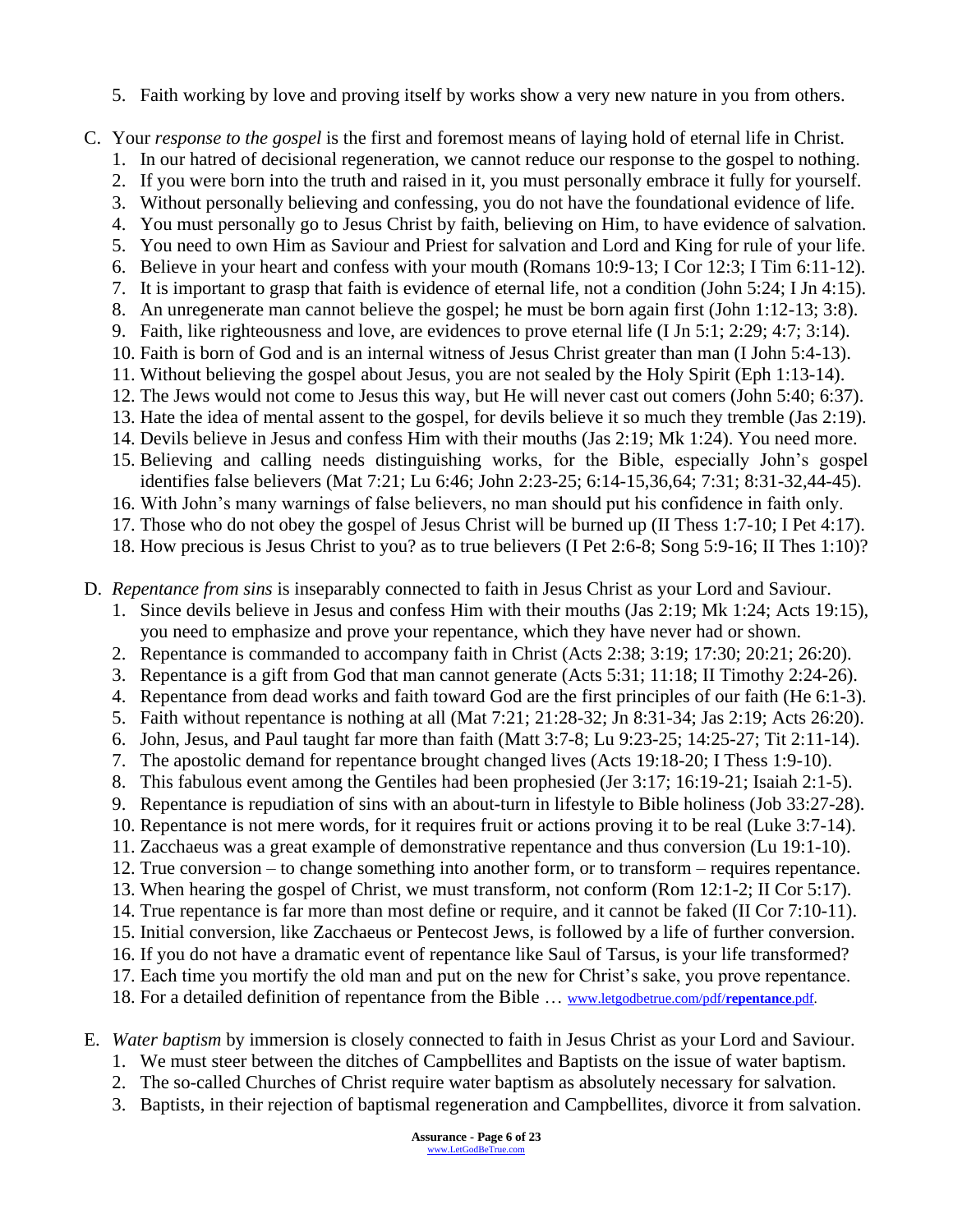- 4. Get the three "B's" of the gospel in the proper, Biblical order … birth, belief, and then baptism.
- 5. The Bible has baptism the sign or act of faith (Mk 16:16; Ac 8:12-13,36-37; 18:8; Gal 3:26-27).
- 6. The Bible has baptism the sign or act of repentance (Mark 1:4; Matthew 3:13-17; Acts 2:38).
- 7. Baptism involves faith, for it symbolizes Christ's burial and resurrection (I Pet 3:21; Col 2:12).
- 8. Baptism involves repentance, because it symbolizes resurrection to life (Rom 6:3-6; Col 3:1-7).
- 9. It is either rebellion or ignorance that keeps a believer from obeying by baptism (Luke 7:29-30).
- 10. Even Jesus, without any need to be baptized, did so to fulfill all righteousness (Matt 3:13-15).
- 11. Baptism's relationship to salvation is a condition for conversion, but only evidence for all else.
- 12. The saved thief without water baptism went to heaven as fast as anyone ever baptized in water. 13. But it is also true that hell is filled with the souls of those that received various forms of baptism.
- 14. Baptism is the next act of obedience to follow Christ and walk with Him fully by the Holy Spirit.
- 15. The fastest-growing church in SC baptizes only half of those they say were saved. God forbid!
- 16. Being a fool for Jesus, like Naaman to cleanse his leprosy, is further evidence of God's grace.
- F. *Good works* are the evidence or fruit of eternal life without which there can be little assurance of it.
	- 1. James crushed *sola fide* in both testaments by demanding good works for salvation (Jas 2:14-26).
	- 2. What are good works? They are acts of love and righteousness taught by the Spirit and the Bible that a saved person does to please God and fulfill his existence as a child of God in the world.
	- 3. A faithful minister will stress the importance of good works following belief in God (Titus 2:7,14; 3:8,14; Eph 2:10; Matt 5:16; I Tim 2:10; 5:24-25; 6:18; Heb 10:24; I Pet 2:12).
	- 4. Good works are the changed life of a true believer (Matt 5:1-20; 7:13-27; Acts 9:36; 10:34-35; Ro 6:17-23; 8:1-6; II Cor 5:17; Gal 6:15; Ep 2:10; 4:24; Phil 2:12-13; Heb 12:14; I Jn 2:29; 3:7).
	- 5. Works of charity and love prove eternal life more than faith (Matt 10:40-42; 25:31-46; I Cor 13:13; Gal 5:6; I Thess 1:2-4; I Tim 6:17-19; Heb 6:10; I John 3:10-24; 4:7-21; 5:1-13,20).
	- 6. Paul stressed faith only and Abram against Jewish legalists for Moses' Law, even though Abram had faith and good works far before Gen 15:6, and he was not truly justified until Gen 22:11-14!
	- 7. The Bible has two clear, direct descriptions of evidence by works (I Thess 1:2-4; II Peter 1:5-11), and it is the doing of identified things that is the proof of eternal life and heaven (see also Ps 15).
	- 8. Rather than only living in the Spirit, we also walk in the Spirit by doing His fruit (Ga 5:6,13-25).
	- 9. Rather than religious or ritual works, good works of godliness are far better (Matt 7:22; I Tim 6:11-12), a theme taught throughout the Bible (Isaiah 1:10-20; 58:1-14; II Tim 3:5; Rev 2:1-7).
	- 10. Free grace heretics (those hating Lordship salvation of Arminians and Calvinists) so exalt bare and minimal belief in a Savior to get to heaven that they reject Lordship, repentance, and works.
	- 11. Works mongers demand and teach that eternal life is by the condition of their specified works.
	- 12. Fatalists, or antinomians, trust in God's sovereignty without any exertion to prove it true of them.
	- 13. More about good works … [http://www.letgodbetrue.com/sermons/salvation/salvation-by-works/sermon.php.](http://www.letgodbetrue.com/sermons/salvation/salvation-by-works/sermon.php)
	- 14. John Gill about good works …
- G. You may *lay hold of eternal life* by righteousness, not by a decision at an evangelistic rock concert.
	- 1. Rejecting covetousness to follow holiness, Timothy could lay hold of eternal life (I Ti 6:11-12).
	- 2. The rich could lay hold of eternal life and lay up a good foundation by charity (I Tim 6:17-19).
	- 3. Jesus taught the same result of charity in Matthew 25:31-46 and discipleship in Mark 10:28-30.
	- 4. Paul was certain for the resurrection of the dead, but he sought to guarantee it (Phil 3:7-14).
	- 5. Paul sought by diligent labor, outworking peers, to be accepted of God in Christ (II Cor 5:9-11).
	- 6. Paul concluded at the end of his life that his assurance was in his changed life (II Timothy 4:6-8).
	- 7. Peter testified of Cornelius that he had the evidence of being accepted with God (Acts 10:34-35).
	- 8. The more righteous you live the more certain you may be of eternal life (I John 2:3-6,29; 3:1-9).
	- 9. John had eight exhortations to overcome for eternal rewards (Rev 2:7,11,17,26; 3:5,12,21; 21:7).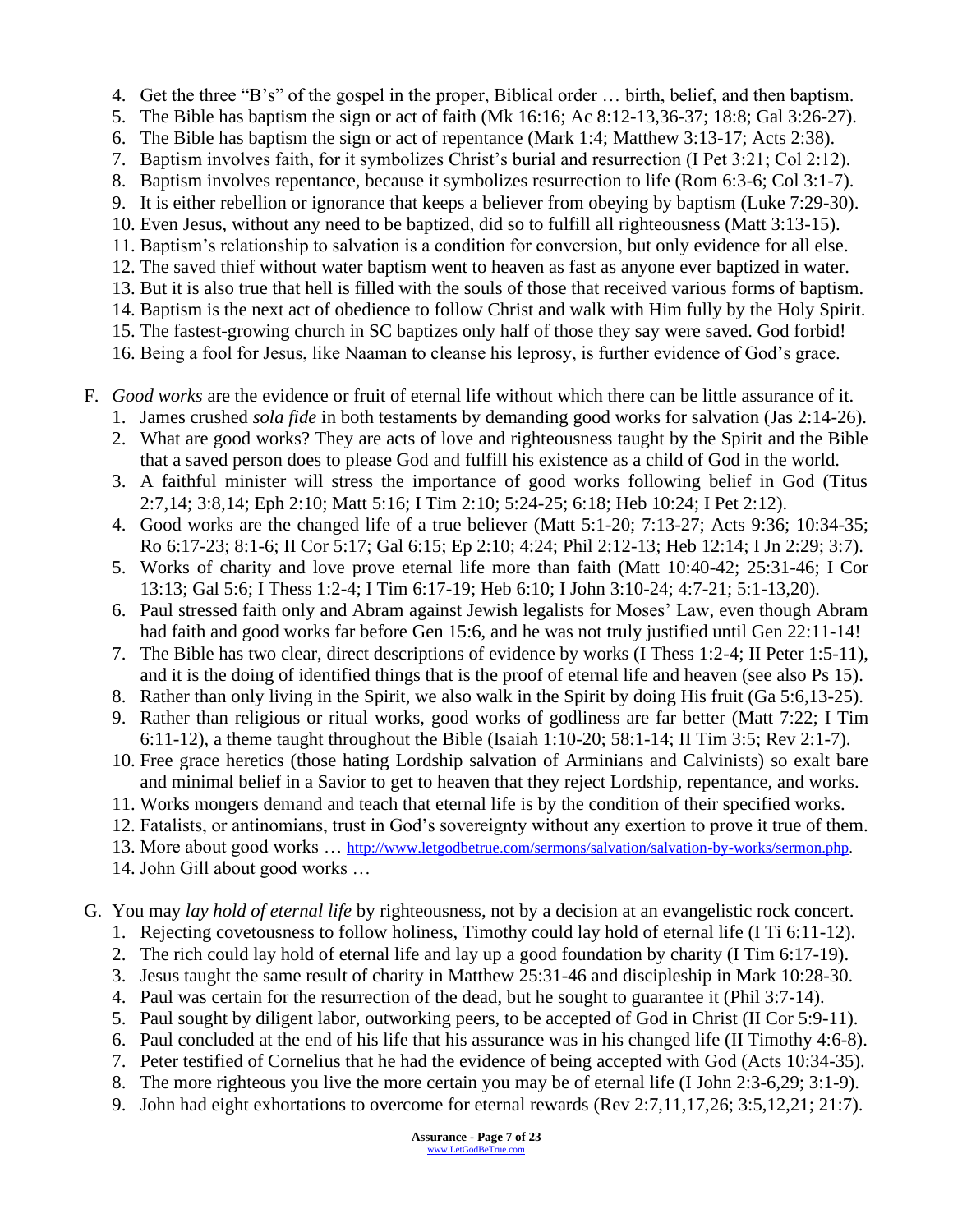10. No man shall see God without holiness, so you ought to strive for it (Heb 12:14; I Pet 1:13-17).

- H. If the LORD Jehovah is your strength and song, there is no fear, but perfect trust (Is 12:1-3; 26:3-4).
- I. Paul knew Whom he had believed and was persuaded He could keep Paul's soul here and hereafter, just as we should believe the same thing (II Tim 1:12; I Peter 4:19; Acts 7:59; Luke 23:46; Ps 31:5).
- J. Paul was confident that to be absent from the body was to be present with the Lord (II Cor 5:6-8); but in conjunction with that confidence he labored diligently to be accepted with Him (II Cor 5:9).
- K. If you lose confidence and are upset, put your hope in God instead of feelings (Psalm 42:5,11; 43:5).
- L. Paul knew he had a crown of righteousness waiting for him based on his life (II Tim 4:6-8). Do you?
- M. Job, a long time before Jesus Christ, knew He would be redeemed by His Redeemer (Job 19:25-27).
- N. David had confidence in God's redeeming grace over his life and body against others (Ps 49:14-15).
- O. The apostles were told their names were in the Book of Life, which shows it possible (Luke 10:20).
- P. Whosoever shall call upon the name of the Lord shall be saved! Believe it … and call (Rom 10:13)!
- Q. Examining and proving yourself in the faith is a duty and privilege, and by it you assure yourself that you are not a reprobate (II Cor 13:5). How? By finding the little evidence you are not a reprobate!
- R. The elect have been given the grace for boldness and access with confidence in Christ (Eph 3:8-12).
- S. Paul had fellow laborers and women with gospel proof he knew were in the book of life (Phil 4:3).
- T. The gospel was preached to give comfort and the riches of assurance in God and Christ (Col 2:1-3).
- U. Paul knew the Thessalonians were God's elect, though others were not (I Thess 1:2-4; II Thes 3:1-2).
- V. Good works based in faith in God definitely prove justification and salvation of a man (**Jas 2:14-26**).
	- 1. James is a wonderful blast against easy-believism, decisional regeneration, and carnal believers.
	- 2. Let this passage crush those who love their sound bites of *sola fide!* and *only believe* e.g. Luther.
	- 3. Martin Luther and others by misunderstanding Romans 1:17 have neutered faith of any evidence.
	- 4. He mocked the epistle of James because it stressed works that he could not reconcile to Romans.
	- 5. Paul in Romans and Galatians stressed faith without Law works to refute Jewish legalists trusting circumcision or Moses; James stressed faith with good gospel works to correct carnal Christians.
	- 6. Without a Jewish legalist context, both Paul and James would have ridiculed *sola fide* as heresy.
	- 7. James so far in chapter two condemned respect of persons as lacking Christian love for salvation, which should make you think of Galatians 5:6 and I John 5:1 tying faith and love together.
	- 8. Faith without works, no matter how piously professed, is worthless and merely faith of devils.
	- 9. *Can faith without works be proof of salvation for a person to lay hold of eternal life?* **No** (2:14)!
	- 10. Faith must have good works added to it to prove salvation (II Pet 1:5-11; I Thess 1:2-4; Gal 5:6).
	- 11. Words of charity to the starving without deeds is like faith without works worthless (2:15-17).
	- 12. Such words and fatalistic presumption are like blasphemy when seen as eternal life by faith only.
	- 13. Mere believers are a joke: it is fully impossible for them to prove their faith or salvation (2:18).
	- 14. Grant us works, Lord, for even if we have weak faith, but strong works, we know we are Thine!
	- 15. James takes the whole system of decisional salvation and flushes it as fit only for the draught!
	- 16. Faith in one God Jehovah is good, but believing, trembling devils have no works (2:19-20).
	- 17. Belief in God, even in His Son, even with fear of eternal torment, proves nothing without works. 18. The arrogance of guaranteeing eternal life for a rote prayer, less than devils' faith, is blasphemy.
	- 19. Jews needed a rebuke of easy-believism by seeing even Abraham justified by works (2:21-24).
	- 20. Paul used Genesis 15:6 to combat Jewish legalists; James used Genesis 22:12 against *sola fide.*
	- 21. Faith only does not cut it, even for Abraham, for even he was proven righteous by his works.
	- 22. James did not teach justification by works that Paul condemned, or the Bible lies (II Peter 1:20).
	- 22. Rahab as well was justified, or shown to be God's elect, by her lying to hide Israel's spies (2:25).
	- 23. This great woman was a mother of the Lord Jesus and in the hall of faith (Matt 1:5; Heb 11:31).
	- 24. Bless God for exalting such a lowly Gentile woman so highly and forgiving such a great sinner.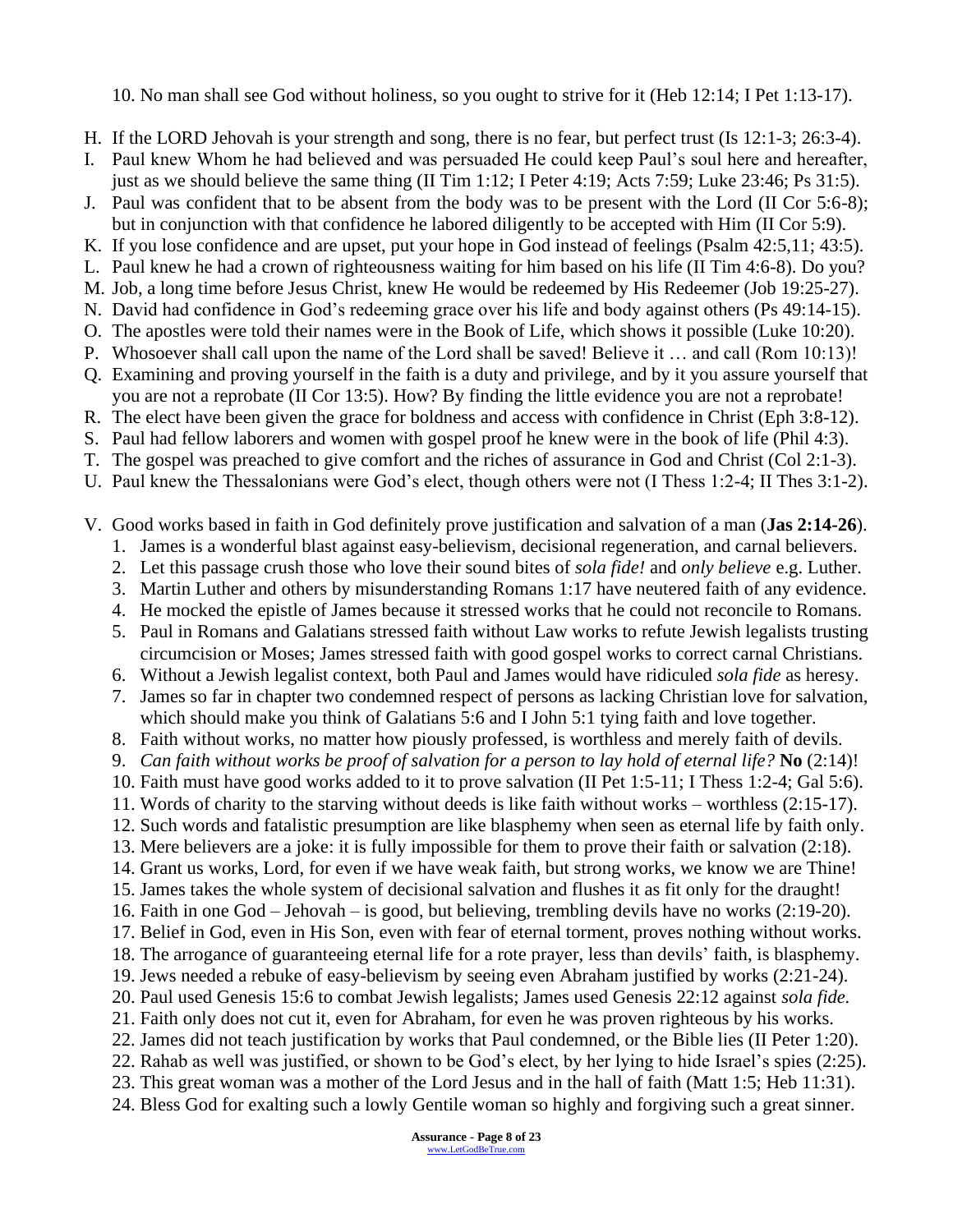25. Let each reader grasp that the justification here is only evidential, for nothing changed in heaven.

- 26. Ever see the spirit leave a body for the great and stark difference? So faith without works (2:26)!
- 27. Do you have in your life in the good works of cheerful sacrifice and costly exchange for Christ?
- 28. You can know you are God's elect and justified as these friends of God by full gospel obedience.
- 29. James could not have been plainer destroying decisional salvation by Arminians and Calvinists.
- 30. James could not have been plainer that godly deeds done by the faithful truly prove eternal life.
- W. Peter carefully described godly traits added diligently to faith that prove eternal life (**II Pet 1:5-15**).
	- 1. Eternal life is a gift of God to His elect, so the crucial issue is proving you are one of His elect.
	- 2. If anyone asks, or if you want to know if you are His elect, then come to this very plain passage.
	- 3. Here are eight things you do that Peter carefully defined as the fruit to prove election and heaven.
	- 4. If these things abound in a man, it proves he is fruitful in the true knowledge of Jesus his Savior, which was the purpose and object of eternal life in that man in the first place (Jn 17:3; I Jn 5:20).
	- 5. If these things are lacking, at best he is a carnal, shortsighted fool minding earth (Phil 3:18-19).
	- 6. If these things are lacking, at worst and the general rule, he is a reprobate vessel of God's wrath.
	- 7. Therefore, great diligence should be used to know and abound in the proofs of election (1:5,10).
	- 8. Therefore, God's minister should make frequent mention and repetition of these things (1:12-15).
	- 9. **Faith**. This is complete confidence and trust in God and His promises, including Jesus His Son (1:1), that enable a believer to resist doubts and fears and zealously obey God's commandments regardless of difficulty or opposition (Heb  $11:1,6$ ; Rom  $4:17-21$ ; Eph  $6:16$ ; Jas  $1:2-4$ ).
	- 10. **Virtue**. The noble strength and moral purity to do good and right at all times, like the virtuous woman of Proverbs 31, whose husband entirely trusted her in all things (Prov 31:10-31; 12:4; Ruth 3:11; Phil 4:8; Acts 17:11; Matt 5:8; Jas 1:27; I John 3:3).
	- 11. **Knowledge**. The increase in understanding of God, His word, righteousness, and wisdom to approve excellent things in holding the truth and conforming more perfectly to His will (Phil 1:9- 11; 3:10; Col 1:9-10; Eph 1:18; 5:17; Rom 12:2; I Cor 14:20).
	- 12. **Temperance.** The self-discipline and self-control to rule your body and passions in order to avoid those lusts of the flesh and eyes that lead to sin against the Lord (I Cor 9:24-27; Galatians 5:23; Titus 2:2,11-12; Luke 9:23; Philippians 4:5; Acts 24:25).
	- 13. **Patience**. The ability to cheerfully endure and survive negative events in your life to remain calm and committed to the course of action prescribed by God for you (Luke 21:19; Romans 5:3- 5; 15:4-5; James 1:2-4; 5:10-11; Col 1:11; II Thess 1:4).
	- 14. **Godliness**. Religious sobriety with commitment to conform entirely to God's character and will for your life in contrast to worldliness or other compromise with sin (Matt 5:43-48; II Cor 7:10- 11; I Tim 4:7-8; 6:3-6; II Tim 3:5; Titus 2:12; Heb 12:28-29).
	- 15. **Brotherly kindness**. Love to the children of God, in which effort is made to help and serve other believers with acts of hospitality, kindness, support, warning, and true friendship (John 13:35; Rom 12:10; Col 3:12; Ep 4:32; I Tim 6:17-19; Heb 13:1; Acts 4:32-37).
	- 16. **Charity**. Universal love to all men; the negative aspects of love, in which a person forbears, forgives, and overlooks offences to maintain peace and unity; help to those in need (Matt 5:43- 48; I Pet 4:8; I Cor 8:1; 13:4-7; 16:14; Eph 4:2; Col 3:13-14).
	- 17. Barren and unfruitful Christians are in danger, but these things in abundance prove eternal life.
	- 18. God has given us an understanding of divine things as part of regeneration, do you bear its fruit?
	- 19. If you lack these eight things in your life, you are blind to the glory of Christ and His religion.
	- 20. You show shortsightedness that sees the world clear and beautiful but heaven is dull and obscure.
	- 21. You show a profane memory that takes no delightful memory of Christ's death and your pardon.
	- 22. Contrary to this foolish and forgetful approach, diligence should be applied to proving election.
	- 23. It cannot be written any plainer: *election and eternal life is proven by doing these eight things*.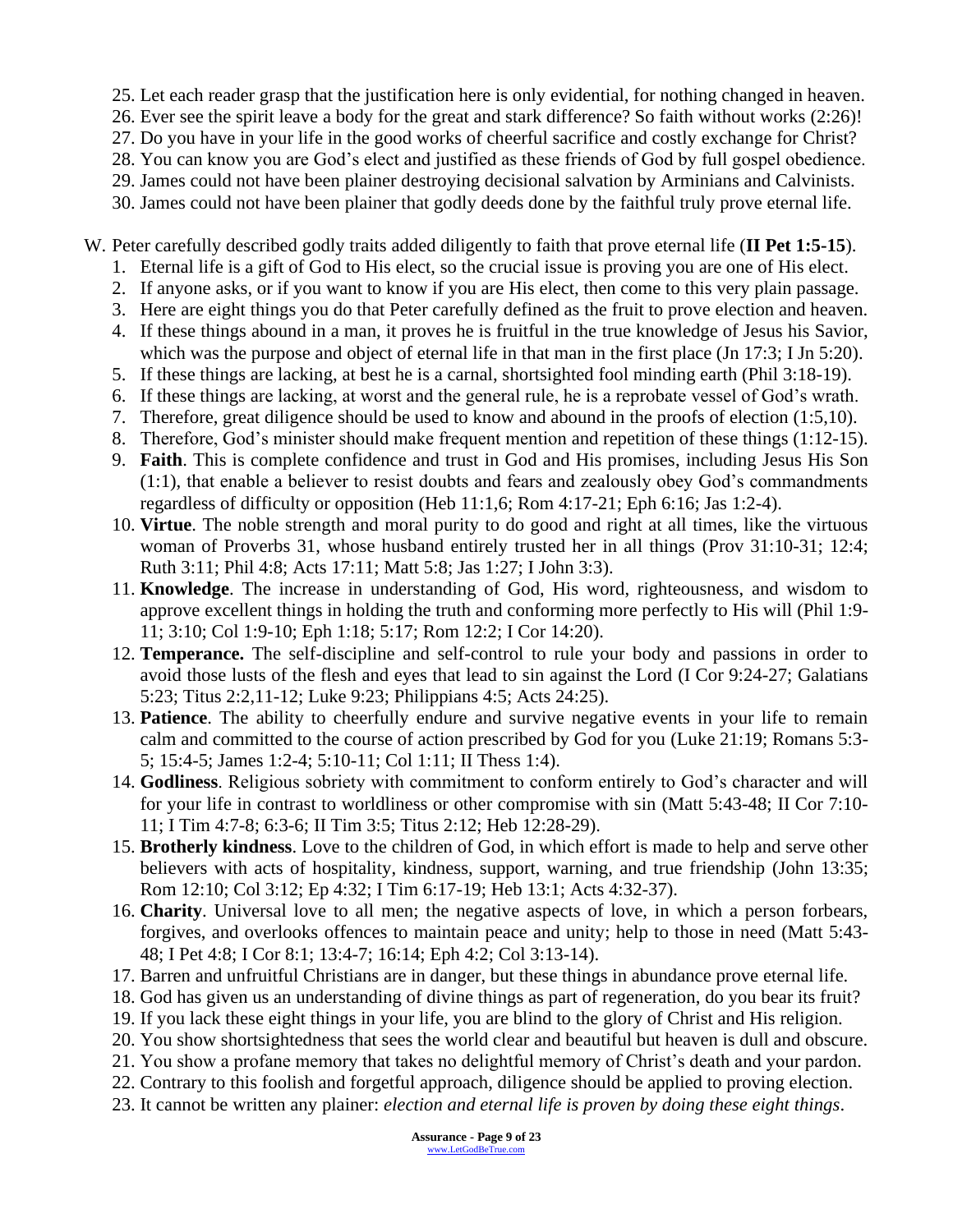24. Not only is there no way to fall from grace, but you will get an abundant entrance to heaven!

- 25. This text could not be plainer that assurance of eternal life is far more than a decision for Jesus!
- 26. Your degree of forgetting or remembering Christ's death for your sins is by your fruitfulness.
- 27. How much are you gripped by what He did? It cannot be mental assent of devils (I Peter 2:6-8).
- 28. A man who grasps what Jesus did for him will live for Christ with zeal of Paul (II Cor 5:14-15).
- 29. The blood of Christ, who offered Himself without spot to God, should affect you (Heb 9:14).
- 30. You should want to talk about this greatest of subjects with all the children of God (Mal 3:16).
- 31. David wrote of Him and making Him to be remembered forever (Ps 22:30-31; 45:17; 72:17-19).
- 32. Consider worship, retention, and discipleship from *Lead Me to Calvary* by Jennie Hussey, 1921.
- X. Your confidence in eternal life will be as great as your faith in God's descriptions and promises.
	- 1. You believe He created all things from nothing against all the wisdom of this ignorant world!
	- 2. You believe disciplining your children with a rod will surely work against this ignorant world!
	- 3. You should believe His totally certain descriptions and promises tied to simple acts of evidence!
	- 4. You can draw near unto God with full assurance through Christ's work for you (Heb 10:22).
	- 5. There is full assurance of faith, strong consolation, and hope as an anchor for your soul by (a) things that accompany salvation and (b) God's immutability and oath to Abraham (Heb 6:9-20).
- Y. Your confidence in eternal life will be as great as your measure of the Holy Spirit's power in you.
	- 1. Believers are sealed with the Holy Spirit's presence declaring God's love with an assuring witness (Acts 2:38; Rom 5:3-5; 8:15-16; II Cor 1:22; 5:5; Gal 4:6; Eph 1:13-14; I Jn 4:13; 5:10).
	- 2. If you grieve or quench the Holy Spirit, this internal witness is reduced (Eph 4:30: I Thess 5:19).
	- 3. On the other hand, if you are filled with the Spirit, you will have a powerful witness (Eph 5:18).
	- 4. Believers can abound in hope through power of the Holy Ghost by the God of hope (Rom 15:13).
	- 5. There is a groaning in the Spirit-filled believer waiting for his bodily redemption (Rom 8:23).
- Z. The children of God are manifest by righteous living and hatred and repudiation of sin (I Jn 3:1-10).
	- 1. This rule in the book of assurance of eternal life was already given (I Jn 1:1-7; 2:3-6,15-17,29).
	- 2. God's love resulting in adoption is glorious, but if true of you, it will change your life (3:1-3).
	- 3. You will be pure like He is pure to enemies and waiting for the change (Mat 5:43-48; Rom 8:23).
	- 4. Sin breaks God's law; Jesus died to take away sins; Jesus has no sin; how can you sin (3:4-5)?
	- 5. If you are in Christ and abiding in Him, you will not sin, otherwise you are a reprobate (3:6).
	- 6. This is a lifestyle of habitual sin without godly fear, guilt, or change, for there is no man that sins not (1:8-10; 2:1; I Kgs 8:46; Rom 7:7-25; II Pet 1:9; 2:20-22); it is continual doing of one or the other (3:7; III Jn 1:11); children of God truly repent without repenting of it (II Co 5:17; 7:10-11).
	- 7. False teachers of lascivious grace lie about eternal life, for righteousness is the evidence  $(3:7)$ .
	- 8. For more about false and lascivious grace … [www.letgodbetrue.com/pdf/true-](http://www.letgodbetrue.com/pdf/true-grace-and-false-grace.pdf)**grace**-and-false-**grace**.pdf.
	- 9. Accepting Jesus and an offer of eternal life and that is all there is … is blasphemy and heresy.
	- 10. When you sin, you match up well with the devil, for he is a sinner from the beginning (3:8).
	- 11. Jesus Christ came to destroy the works of the devil sin so your sin contradicts Jesus' work.
	- 12. Everything you do is either Christ-like or devil-like, so transform yourself (Rom 12:1-2; 13:14).
	- 13. A born again person cannot freely sin; he is no longer dead in sins; his new man by regeneration and the presence of the Holy Spirit fight it (3:9; I Jn 5:18; Eph 4:22-24; Phil 2:12-13; Gal 5:17).
	- 14. Children of God and children of the devil are manifest, or made known, by their lifestyle (3:10).
	- 15. God is righteous, and you either show similarity to God or Satan by your righteousness or sin.
	- 16. This doctrine can sound like works salvation even for those who understand, but it totally destroys the heresy of Arminian or decisional salvation without lordship, repentance, or works.
	- 17. This is a transitional verse from righteousness to brotherly love, finishing out the chapter (3:10).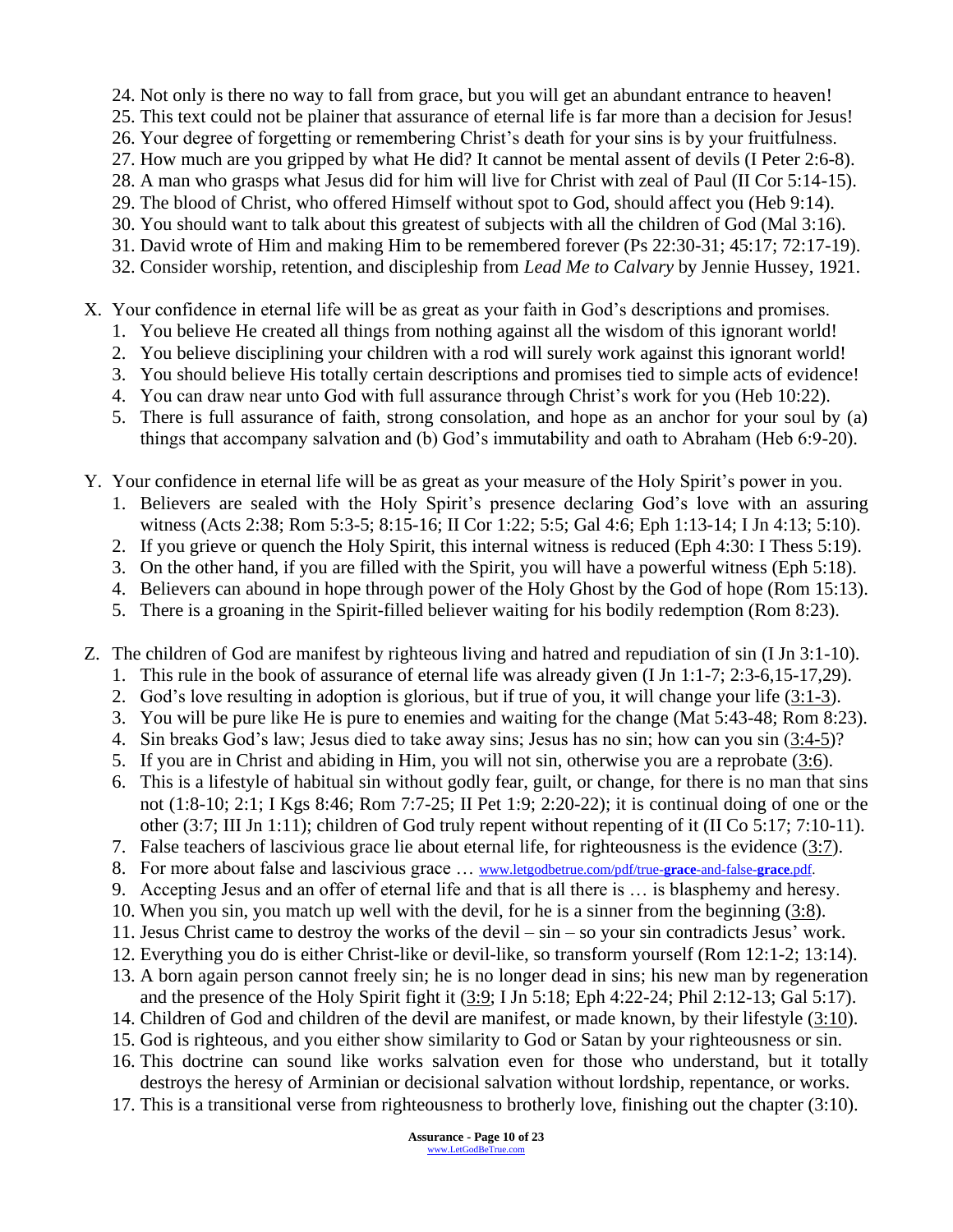A. It is possible to assure your heart before God that you are His child by brotherly love (I Jn 3:10-24).

- 1. After teaching righteous living proves eternal life (I John 3:1-10), John exalted brotherly love.
- 2. Some of scripture's best statements for assurance are of brotherly love found in these chapters.
- 3. But this rule is much wider than John (Jn 13:34-35; I Thes 1:2-4; Gal 5:6; Heb 6:10; I Pet 1:22).
- 4. The New Testament is filled with duties and definitions of brotherly love far beyond this study.
- 5. In His providence, God recently led us to a long list of loving servants of Christ (Rom 16:1-16).
- 6. Before going further, sincere believers will review what love is and learn to constantly think about others, one of the strongest evidences of salvation (Rom 12:10; Phil 2:3-4; Heb 10:24).
- 7. What is brotherly love? It is a cheerful and fervent burden and desire for the wellbeing of God's children that results in sacrificial and selfless actions to serve them in condescending and personal humility for their comfort in life, encouragement in heart, and perfection before Christ (Matt 20:25-28; 25:37-40; Luke 14:12-14; Rom 9:1-3; 12:9-10,16; Col 3:12; Phil 2:3-4,19-22; I Cor 13:4-7; I John 3:16-18; 4:9-12; Acts 2:44-47; I Cor 16:15; II Cor 12:14-15; Heb 10:24).

8. You are either a child of God or a child of the devil by the love you have for the brethren (3:10).

- 9. What spirit or actions do you associate with being a child of Satan? Guess again! It is love here!
- 10. From the beginning of the gospel, as taught by Jesus, as John wrote, loving others is key (3:11).
- 11. Loving the brethren was old (taught in O.T.) but also new (emphasized and illustrated by Jesus).
- 12. John used similar love language in his gospel and in another epistle (John 13:34-35; II John 1:5).
- 13. You must be opposite of devilish Cain, who for self-righteous envy killed brother Abel (3:12).
- 14. Do not lie to yourself and do not glory bitterness and strife in your heart is satanic (Ja 3:14-16).
- 15. The world will hate Christians, because they are of the devil, and they do not know God (3:13). 16. You can know that you have eternal life when you sincerely love and serve the brethren (3:14).
- 17. Regeneration, passing from death unto life, is proven by unfeigned, fervent love (I Pet 1:22-23).
- 18. If you do not show God's love to others, no matter what else is true, you are likely a reprobate.
- 19. The given evidence of reprobation is simple hatred is murder, and no murderer is saved (3:15).
- 20. Please note that you cannot excuse yourself as not hating, for it simply means not loving (3:14).
- 21. Jesus took the Sixth Commandment and got you even for sinful anger or names (Matt 5:21-26).
- 22. We know God's kind of love, costly and sacrificial, and it is only that loves that counts (3:16).
- 23. We know God's love by the gospel account, and His example should cause us to love similarly. 24. If you do not flush your comfort zone or freely give up time and money, you do not truly love, for the example and instruction are stated as laying down your life for others. Are you doing it?
- 25. Do not distort brotherly love and violate context by emphasizing the minor point of Lev 19:17. 26. If a man you know has a need and you do not do anything for him, then you do not love (3:17).
- 27. Brotherly love defined here is giving for the needs of others as God gave Jesus Christ for you. 28. Those with more reveal if God's love is in them or not by action, fervency, help, and sacrifice.
- 29. Our love of the brethren cannot be lip service but rather good deeds for them, true love  $(3:18)$ .
- 30. It is easy for your deceitful heart to say, "Of course I love the brethren," but do nothing for them.
- 31. Forget singing about loving brethren, but rather let love powerfully drive all your relationships. 32. Loving the brethren in costly and sacrificial deeds is sure evidence to you and God of life (3:19).
- 33. True love is actions of love and charity to those needing them rather than insincerity of words.
- 34. It is disappointing and heresy by those that affirm eternal life of others for believing the "truth." 35. The truth is so much more than a body of doctrine that devils believe … it is love of God's poor.
- 36. Assuring or persuading your heart is the same as making your election sure (II Peter 1:10-11).
- 37. You can assure your heart get full assurance in the sight of God and before Him at Judgment.
- 38. The "hereby" of this verse indicates this is the only way to assurance love in deed and truth.
- 39. If your heart knows you have not truly loved others, God knows your faults even better (3:20).
- 40. This is your conscience, the internal apparatus from God to accuse or excuse (Pr 20:27; Ro 2:15).

41. Anything short of loving others as God loved you should result in your heart condemning you.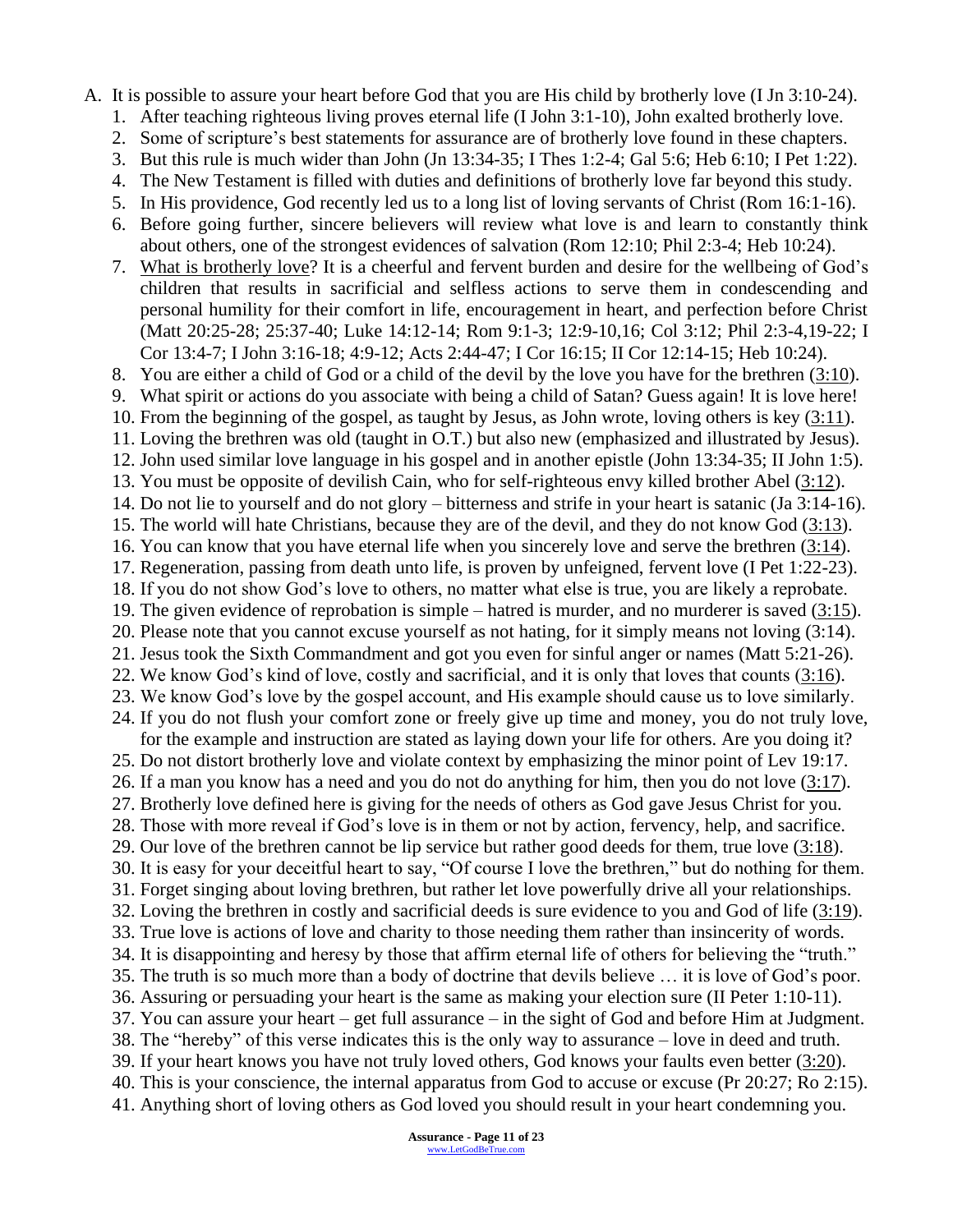42. It is possible to live with a clear conscience (Acts 23:1; 24:16; Rom 9:1; II Cor 1:12; I Tim 1:5,19; 3:9; II Tim 1:3; Heb 13:18; I Pet 3:16), so why do you compromise duty unto doubts?

43. This negative interpretation of the verse is due to the verse preceding and following (3:19,21), which show the real basis for heart assurance, and due to the strictness of the overall passage.

- 44. Assuring your heart had been fully defined loving in deed and in truth (3:18-19; II Pet 1:5-11).
- 45. For comfort God approves your life in spite of foolish doubts, use other scriptures (John 21:15- 17; Matt 25:37-40; I Cor 4:3-4; Job 16:19; Luk 19:7-9; II Tim 2:13,19; Ps 103:13-14; Heb 6:10).
- 46. Enough love in deed and truth will quiet your heart, then you have confidence with God (3:21).
- 47. Therefore, it is a great matter for you to grow and increase in love and fervency with much zeal.
- 48. More knowledge of God's love for you, yours for Him, and yours for others will calm your heart. 49. If you ignore a doubting heart, trust Jesus, and believe the Bible evidence, you can be confident.
- 50. John adds in the added blessing of answered prayer for those who obey and please God (3:22).
- 51. Your prayers will be heard and answered, according to this context, by your true love of others.
- 52. God gave one basic commandment of two parts for assurance faith that works by love (3:23).
- 53. Do you fully grasp the combination of faith in Jesus and brotherly love (Gal 5:6; II Pet 1:5-8)?
- 54. We know we are in God and He in us by our obedience and by the Spirit's power in us (3:24).
- 55. Without the Spirit's power in us, we would not obey God rightly (Phil 2:12-13; Gal 5:16-26).
- 56 Since loving others is totally contrary to the natural man, it proves a work of grace (Titus 3:3).
- 57. Furthermore, the Spirit does witness within us and all the louder when we keep His commands.
- 58. But the righteous never foolishly presume on love and good works for evidence (Matt 25:31-46).
- 59. What is brotherly love? It is a cheerful and fervent burden and desire for the wellbeing of God's children that results in sacrificial and selfless actions to serve them in condescending and personal humility for their comfort in life, encouragement in heart, and perfection before Christ (Matt 20:25-28; 25:37-40; Luke 14:12-14; Rom 9:1-3; 12:9-10,16; Col 3:12; Phil 2:3-4,19-22; I Cor 13:4-7; I John 3:16-18; 4:9-12; Acts 2:44-47; I Cor 16:15; II Cor 12:14-15; Heb 10:24).
- 60. Do you know the definition of Christian love? … [www.letgodbetrue.com/pdf/](http://www.letgodbetrue.com/pdf/definition-of-love.pdf)**definition-of-love**.pdf.
- 61. Do you know how love is the greatest grace? … [www.letgodbetrue.com/pdf/](http://www.letgodbetrue.com/pdf/love-is-the-greatest.pdf)**love-is-the-greatest**.pdf.
- 62. Do you know "one another" duties? … [http://www.letgodbetrue.com/bible/church/one-another/sermon.php.](http://www.letgodbetrue.com/bible/church/one-another/sermon.php)

63. Parents can perfect children by teaching them the love of God and the true love of others as here.

- B. Boldness in the Day of Judgment is possible by growth in love, for God is love (I John 4:7-21,17).
	- 1. After explaining that apostolic doctrine saves from false teachers (4:1-6), John exalted love.
	- 2. Can you, will you, embrace the godly passion of embracing and serving each of your brothers?
	- 3. Some of the strongest statements about assurance regard brotherly love found in this chapter.
	- 4. Why the gentle word to love one another (4:7)? Was it not taught already (3:10-24)? Why is it so important? Because it is the greatest evidence, grace, and means! Note the key *one another.*
	- 5. Loving brethren proves you were born again first and truly know God, for love is of God (4:7).
	- 6. The grammatical order of regeneration before brotherly love was proven (2:29; 3:14; 4:15; 5:1).
	- 7. Love is so much a part of the divine nature (and not of ours) that our use of it proves God in us.
	- 8. No intellectual knowledge of God or even of faith can compare to the evidence of brotherly love.
	- 9. If you do not love the brethren, as God defines it, you do not know God, for God is love (4:8).
	- 10. A man who lives for self, unwilling to sacrifice for men of low estate, does not truly know God.
	- 11. John defined God's love as the costly gift of His only begotten Son for us to live by Him (4:9).
	- 12. This definition is important so that we grasp the sacrificial investment in others for their benefit.
	- 13. The standard of love is not our love of God but rather His love of us in spite of our sins (4:10).
	- 14. Like Paul, we should willingly spend and be spent and to love even when unloved (II Cor 12:15).
	- 15. God gave this great example of sacrificial love to us, so we ought to love others this way (4:11).
	- 16. We cannot see God or His book of life, but we can know just as surely by loving like Him (4:12).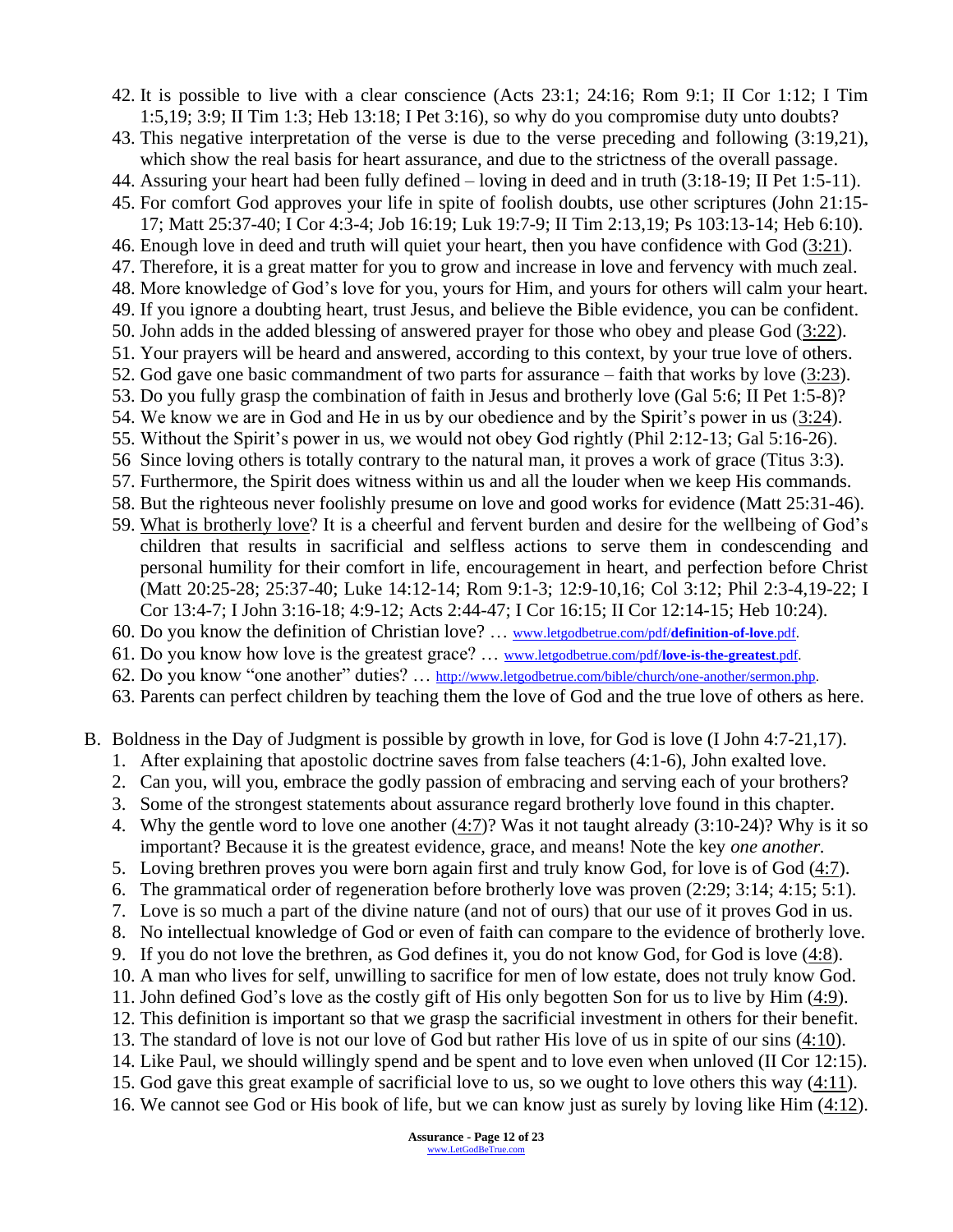17. God's love is perfected in us when it is complete and fulfilled in producing our love of others. 18. We have not, will not, and cannot see God, but we can see the evidence of Him by loving others. 19. God's love turned the world upside down, and He has taught us and given us great power to love. 20. We could not love without God's Spirit, so loving others proves God in us and we in Him (4:13). 21. God has worked in us to will and to do brotherly love by His Spirit (Phil 2:12-13; I Thes 4:9-10). 22. The apostolic witness for our faith to believe and our love to copy is God sending Jesus  $(4:14)$ . 23. First, he wanted readers to know faith's confession *followed and proved* God's presence (4:15). 24. Second, he wanted readers to know that living in love *follows and proves* union with Him (4:16). 25. Dwelling in love – living life by love's standard – we show intimate union with God in Christ. 26. Dwelling in love is living in love, or choosing the lifestyle of love of Jesus, Paul, Stephanas, etc. 27. God is love: the more you love others you show God's character and power loving through you. 28. Our love is made perfect, or complete and fulfilled, by dwelling in love, for God is love (4:17). 29. Faith knows God's love (4:16), and we can love like it (II Cor 12:15), so we grow in boldness. 30. By dwelling in love, and dwelling in God and Him in us, we grow in boldness for Judgment Day. 31. By duplicating His nature, contrary to all men, we know we are in Him and like Him by love. 32. Jesus taught that to prove we are God's children we love enemies as God does (Matt 5:43-48). 33. The more you learn God's love for you and live that love toward others your boldness will grow. 34. When we love to perfection (4:12,17), terror of God is removed, so until then love more (4:18). 35. Love made perfect is love that reaches completion, fulfillment, or perfection (2:5; 4:12,17,18); our love is made perfect as we approach His loving ways described for us in God's word (4:16). 36. The more you know God's love and show it yourself toward others, fear of judgment will leave. 37. Complete and perfect love has no fear of God, which depends on a believer learning and trusting God's love for him, his love in return for God, and his love of God's other children (4:17). 38. Learning God's initiating love for us and loving Him in return is the route to perfect love (4:19). 39. The more you learn God's love for you, in you, and for others gives confidence of eternal life by the Holy Spirit that bears this fruit in your life (2:28; 3:23-24; 4:16-19; Gal 5:22; I Thess 4:9-10). 40. It is lying deception of yourself to think you truly love God while not loving the brethren (4:20). 41. It is very easy for your deceitful heart to comfort you that you love God while slighting brethren. 42. Where is your love of anything, if those in front of you do not stir your bowels of compassion? 43. Please note that you cannot excuse yourself as not hating, for it simply means not loving here. 44. The apostolic rule from God is that loving God and loving brothers is inseparably united (4:21). 45. John carried his doctrine into the next chapter that loving God includes loving His children (5:1). 46. What is brotherly love? It is a cheerful and fervent burden and desire for the wellbeing of God's children that results in sacrificial and selfless actions to serve them in condescending and personal humility for their comfort in life, encouragement in heart, and perfection before Christ (Matt 20:25-28; 25:37-40; Luke 14:12-14; Rom 9:1-3; 12:9-10,16; Col 3:12; Phil 2:3-4,19-22; I Cor 13:4-7; I John 3:16-18; 4:9-12; Acts 2:44-47; I Cor 16:15; II Cor 12:14-15; Heb 10:24). 47 Do you know the definition of Christian love? … [www.letgodbetrue.com/pdf/](http://www.letgodbetrue.com/pdf/definition-of-love.pdf)**definition-of-love**.pdf. 48. Do you know how love is the greatest grace? … [www.letgodbetrue.com/pdf/](http://www.letgodbetrue.com/pdf/love-is-the-greatest.pdf)**love-is-the-greatest**.pdf. 49. Do you know "one another" duties? … [http://www.letgodbetrue.com/bible/church/one-another/sermon.php.](http://www.letgodbetrue.com/bible/church/one-another/sermon.php) 50. Parents can perfect children by teaching them the love of God and the true love of others as here.

### **Damnation Is Limited**

- A. Eternal life for God's elect is absolutely certain, and they can confidently have full assurance of it.
	- 1. In the pages above, the following assertions create the basis on which believers can be confident.
	- 2. Eternal life is sure, not a single elect will be lost, because God made a covenant in Christ for it.
	- 3. The gift of salvation is great and makes a tremendous difference between righteous and wicked.
	- 4. Evidence of the gift of eternal life is defined and described throughout the Bible for knowledge.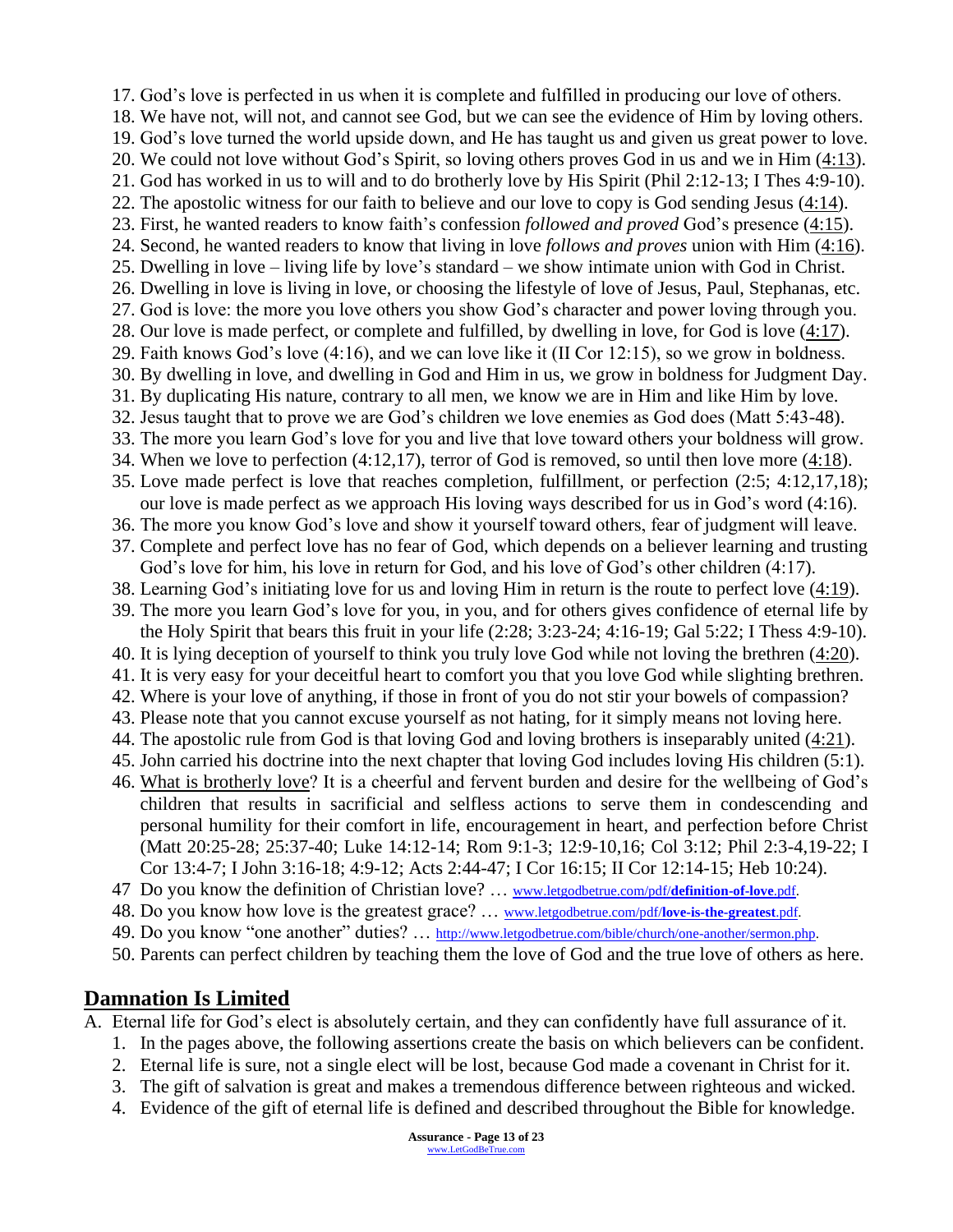- 5. Confidence is obtained by a changed life producing faith, repentance, righteousness, and love.
- 6. The Bible is not confusing or obscure about this subject it simply requires faith in its words.
- 7. The Holy Spirit bears witness through our lives that He is at work in us producing spiritual fruit.
- 8. God went to the trouble to give you great consolation and hope in His promise (Heb 6:18-20).
- B. The devil is very angry that Jesus Christ (a Man) saved you (a man), but Jesus will send him to hell!
	- 1. That such an inferior creature as a man could defeat him and consign him to hell is too much!
	- 2. Therefore, as he tempted our Lord with Scripture in the wilderness, he will try to discourage you.
	- 3. He uses verses that by misunderstanding or misapplication cause you to doubt your salvation.
	- 4. These fiery darts of the devil you can resist with truth, faith, salvation, scripture (Eph 6:10-18).
	- 5. If the verses that sound as if you could lose your salvation are understood, they do not teach it.
	- 6. There is not a verse in the Bible that declares or threatens the elect with loss of their eternal life (Ps 89:29-37; Jer 33:17-22; 31:35-37; Jn 6:39; 17:2; Ro 4:16; 8:29-39; 11:29; II Tim 2:13; etc.).
	- 7. The word of God was given to comfort God's people (Is 40:1-2; Rom 8:28-39). Reject the devil!
	- 8. Ignore heretics that believe and teach you can lose your eternal life; in many cases they cannot even figure out the doctrine of baptism, so reject their corruption of God's doctrine (II Pet 3:16).
- C. In every "problem text" casting doubt on your assurance, there is a simple process of interpretation.
	- 1. First, you prove what a verse cannot mean by the testimony of the rest of Scripture (II Pet 1:20), for it has been abundantly proved above that eternal life cannot be lost and can be fully known.
	- 2. Second, you use the others rules of Bible study to choose the correct sense from those remaining.
	- 3. There is no chance that a single elect child of God can be lost, so blow that interpretation away and resist the devil in his efforts to confuse you, frighten you, or discourage and destroy you.
	- 4. Only reprobates, having no fruits of righteousness, go to hell; God's sons are only chastened.
	- 5. Damnation is not a possibility for God's elect; it is not something left to you or to chance at all.
	- 6. If you do not have a problem with these verses, learn them anyway to be able to help others later.
	- 7. Solving any Bible riddle or difficulty is an exercise is Bible hermeneutics and always useful.
	- 8. Faithful ministers, serious students rightly divide scripture (II Tim 2:15; II Chr 19:10; Neh 8:8).

#### D. **Fiery Dart #1:** But what if I have fallen from grace and am no longer under God's mercy (Gal 5:4)?

- 1. Remember the two step approach first prove what it cannot mean; then look for its true sense.
- 2. It has been abundantly proved above that eternal life cannot be lost and can be fully known.
- 3. God's grace in Christ Jesus is covenant salvation that is absolutely sure and ordered in all things.
- 4. Many foolishly and frivolously use this verse to assist their heresy that you can lose eternal life.
- 5. They depend far too much on what they must do and forget the covenant power of God's grace.
- 6. You cannot literally fall from grace; you only fall from true doctrine and understanding of grace.
- 7. The law cannot justify you either, but Paul used absolute terms to describe their false doctrine.
- *8.* Here is the correct sense: *You who think you are justified by the law have left the understanding of grace I taught you, and you make Jesus Christ's saving death doctrinally worthless.*
- 9. The liberty by which Jesus made us free is from the bondage of Jewish law works for eternal life.
- 10. Such Jewish heretics should be cut off (Gal 5:12), and those also that teach losing eternal life.

#### E. **Fiery Dart #2**: But what if I forget the gospel message and end up believing in vain (I Cor 15:1-2).

- 1. Then you will lose hope in the resurrection of your body and live a very miserable life (15:19).
- 2. Paul did not at all warn Corinth of losing eternal life, but rather losing their hope of resurrection.
- 3. Phases of salvation help here … [http://www.letgodbetrue.com/sermons/salvation/five-phases-of-salvation/sermon.php.](http://www.letgodbetrue.com/sermons/salvation/five-phases-of-salvation/sermon.php)

#### F. **Fiery Dart #3**: But if I cannot endure until the end, then I will not be finally saved (Matt 24:13).

- 1. The danger considered by Jesus in this passage is the destruction of Jerusalem, not eternal life.
- 2. Only believing Jews that held out against the promised temptation and trouble survived 70 A.D.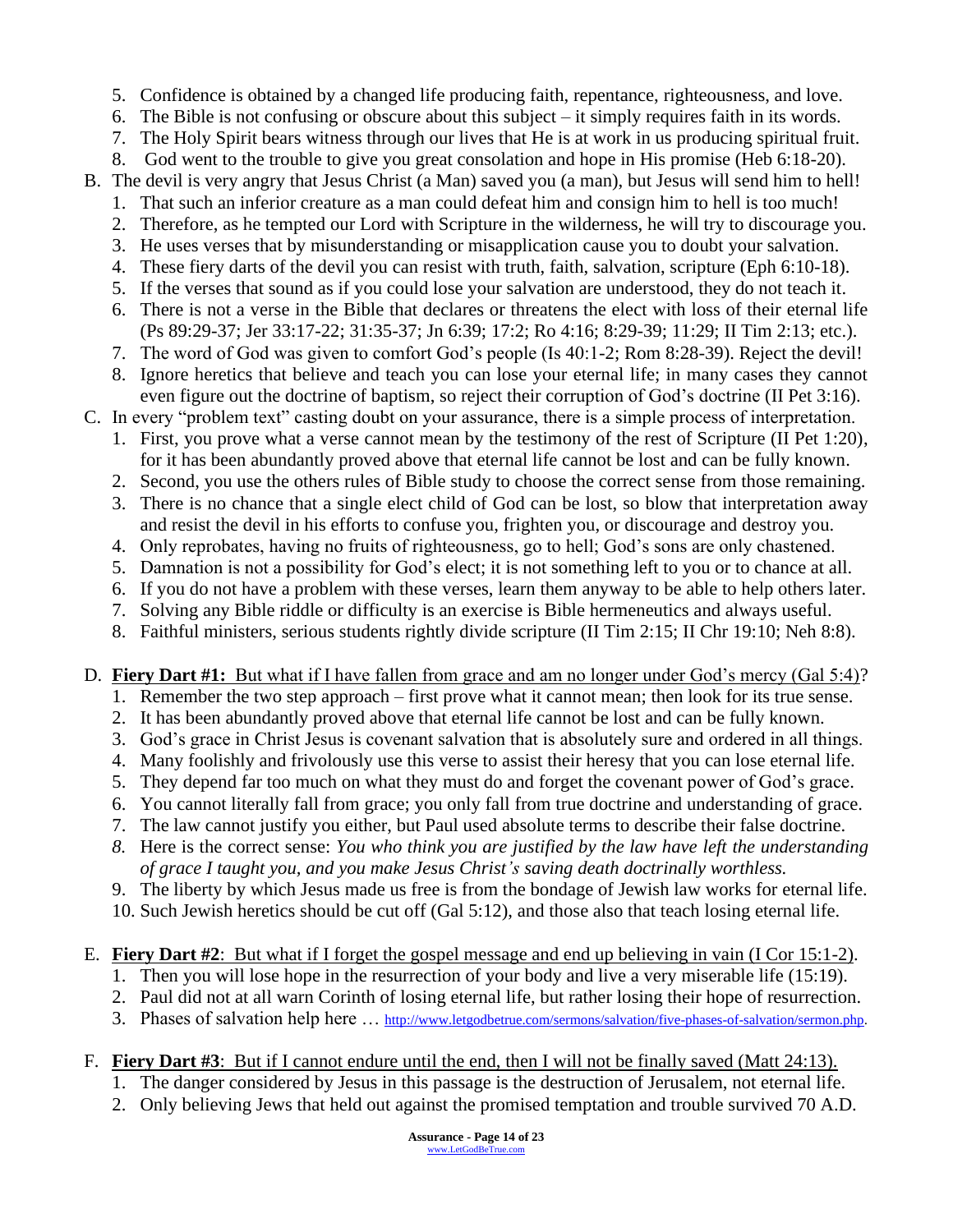- 3. Even then the length of the tribulation had to be shortened to save the elect (Matthew 24:22-26).
- 4. It is a foolish and frivolous error of Calvinists that use this text for perseverance of the saints.
- 5. Far better than perseverance of the saints is preservation of saints, which is the Bible doctrine.

#### G. **Fiery Dart #4**: But if the righteous are scarcely saved, I am sure I will miss the cut (I Pet 4:17-19)!

- 1. Remember the two step approach first prove what it cannot mean; then look for its true sense.
- 2. It has been abundantly proved above that eternal life cannot be lost and can be fully known.
- 3. The verse does not say that the righteous will be lost! The verse says the righteous will be saved!
- 4. Read the context! The righteous are scarcely saved due to their much suffering now (4:12-16,19).
- 5. The judgment beginning at the house of God is not hell, nor death, but persecution and suffering.
- 6. It is not even strictly chastening, but rather the perfection of Christian faith through tribulation. 7. Consider the length of this study and the many difficulties in the flesh to make election certain.
- 8. Paul taught the same gospel: believers enter the kingdom through much tribulation (Acts 14:22).
- 9. John taught it: believers must overcome tribulation before salvation (Rev 1:9; 2:9-10,22; 7:14).
- 10. They are "scarcely saved" in that their lives here are often quite miserable with harsh suffering.
- 11. It actually creates a reason for God to save you and condemn them (Phil 1:28; II Thess 1:4-6)!
- 12. There is a huge difference! The righteous suffer a little now, but the wicked are damned forever!
- 13. There is no fear of losing salvation here, for a faithful Creator is in the immediate context (v19)!
- 14. Before leaving, observe all men shall appear somewhere, but the wicked shall not stand (Ps 5:5).
- 15. Before leaving, the wicked must be punished eternally for its stark contrast to believers suffering.

16. The martyrs illustrate that against numerous religious opponents they were tortured and killed.

## H. **Fiery Dart #5**: But I have fallen away at times from the truth, and I cannot be restored (Heb 6:4-6)?

- 1. Remember! Hebrews was written to a unique generation of Jewish converts to Christianity!
- 2. Remember! The entire book is dedicated to Christ's superiority and Paul's appeal not to go back!
- 3. Remember! Paul used every means possible for the above objective, including the use of threats!
- 4. These were truly God's elect and regenerated saints by virtue of what is described of the Hebrews in general and the description in the very context, so the falling away cannot be eternal.
- 5. The judgment is not eternal life, because those being considered are God's elect going to heaven.
- 6. Therefore, the falling away must be of a practical nature and the judgment must be practical also.
- 7. If you create reprobate professors here, then (a) reprobates partake of Christ as do saints, (b) reprobates can fall from salvation, and (c) the passage has no value for them or for the elect.
- 8. These genuine Hebrew saints were tempted to return to the Jews' religion, which would be a grave offence against Jesus Christ, for God had sworn against that generation (Heb 4:1-11; 6:8).
- 9. You cannot be brought back to repentance here, because the text declares that such is impossible!
- 10. If you are going to stick eternal life in this passage, then recovery is not possible! Forget heaven!
- 11. However, by studying Hebrews, we learn this is a severe warning of those returning to Moses.
- 12. The irremediable judgment was the coming fiery ruin of Jerusalem, which is spoken of throughout the New Testament (Mal 4:5-6; Matt 3:10-12; 12:43-45; 16:27-28; 21:33-46; 22:1-7; 24:34-35; 26:63-64; Luke 12:49; 19:41-44; 23:28-31; Acts 2:40; I Thess 2:16; James 5:1-9; etc.).
- 13. The four irremediable warnings in Hebrews are of coming practical judgment on Israel in 70AD, which any Hebrew Christians returning to Jewish worship would fall under; the warnings are not for Gentiles losing eternal life and going to hell (Hebrews 2:1-4; 6:4-6; 10:26-31; 12:25-29)!
- 14. The solution for this and the other Hebrew problem texts is neither inventing the possibility of losing your salvation, gymnastics with reprobate believers, or worthless hypothetical arguments.
- 15. For a comparison of four Hebrews passages … [http://www.letgodbetrue.com/pdf/hebrews-irremediable-chart.pdf.](http://www.letgodbetrue.com/pdf/hebrews-irremediable-chart.pdf)
- 16. For a detailed exposition of Hebrews ... [http://www.letgodbetrue.com/sermons/exposition/hebrews/sermon.php.](http://www.letgodbetrue.com/sermons/exposition/hebrews/sermon.php)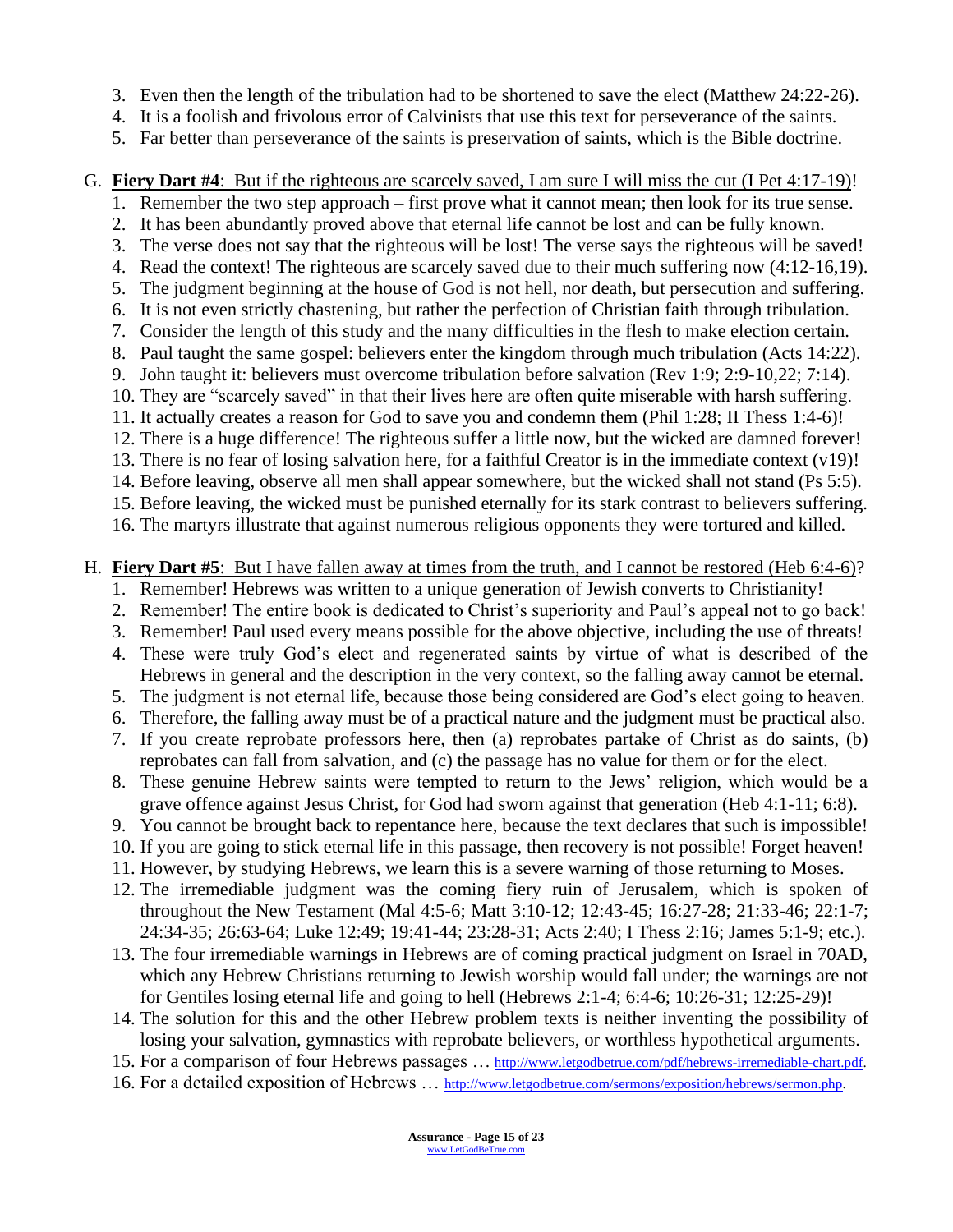17. For a detailed explanation of 70 A.D. ... http://www.letgodbetrue.com/sermons/prophecy/70ad/sermon.php.

#### I. **Fiery Dart #6**: But I sinned after knowing the truth, so there is no more mercy (Hebrews 10:26-31)!

- 1. Remember! Hebrews was written to a unique generation of Jewish Christian converted to Christ!
- 2. Remember! The entire book is dedicated to Christ's superiority and Paul's appeal not to go back!
- 3. Remember! Paul used every means possible for the above objective, including the use of threats!
- 4. These were truly God's elect and regenerated saints by virtue of what is described of the Hebrews in general and the description in the very context, so the falling away cannot be eternal.
- 5. The judgment is not eternal life, because those being considered are God's elect going to heaven.
- 6. Therefore, the falling away must be of a practical nature and the judgment must be practical also.
- 7. If you create reprobate professors here, then (a) reprobates partake of Christ as do saints, (b) reprobates can fall from salvation, and (c) the passage has no value for them or for the elect!
- 8. These genuine Hebrew Christians were tempted to return to the Jews' religion, which would be a serious offence against Christ, for God had sworn against that generation (Heb 4:1-11; 10:27).
- 9. Look at the context! The issue being considered is holding fast their profession (Heb 10:23-25).
- 10. The dreadful day coming was visible, which is not true of the Second Coming (Hebrews 10:25).
- 11. If you are going to stick eternal life in this passage, then recovery is not possible! Forget heaven!
- 12. The irremediable judgment was the coming fiery ruin of Jerusalem, which is spoken of throughout the New Testament (Mal 4:5-6; Matt 3:10-12; 12:43-45; 16:27-28; 21:33-46; 22:1-7; 24:34-35; 26:63-64; Luke 12:49; 19:41-44; 23:28-31; Acts 2:40; I Thess 2:16; James 5:1-9; etc.).
- 13. The four irremediable warnings in Hebrews are of coming practical judgment on Israel in 70AD, which any Hebrew Christians returning to Jewish worship would fall under; the warnings are not for Gentiles losing eternal life and going to hell (Hebrews 2:1-4; 6:4-6; 10:26-31; 12:25-29)!
- 14. The solution for this and the other Hebrew problem texts is neither inventing the possibility of losing your salvation, gymnastics with reprobate believers, or worthless hypothetical arguments.
- 15. For a comparison of four Hebrews passages ... [http://www.letgodbetrue.com/pdf/hebrews-irremediable-chart.pdf.](http://www.letgodbetrue.com/pdf/hebrews-irremediable-chart.pdf)
- 16. For a detailed exposition of Hebrews ... [http://www.letgodbetrue.com/sermons/exposition/hebrews/sermon.php.](http://www.letgodbetrue.com/sermons/exposition/hebrews/sermon.php)
- 17. For a detailed explanation of 70 A.D. ... http://www.letgodbetrue.com/sermons/prophecy/70ad/sermon.php.

#### J. **Fiery Dart #7**: But I have let the things of the gospel slip, so there is no escape for me (Heb 2:1-4).

- 1. Remember! Hebrews was written to a unique generation of Jewish Christian converted to Christ!
- 2. Remember! The entire book is dedicated to Christ's superiority and Paul's appeal not to go back!
- 3. Remember! Paul used every means possible for the above objective, including the use of threats!
- 4. These were truly God's elect and regenerated saints by virtue of what is described of the Hebrews in general and the description in the very context, so the falling away cannot be eternal.
- 5. The judgment is not eternal life, because those being considered are God's elect going to heaven.
- 6. Therefore, the falling away must be of a practical nature and the judgment must be practical also.
- 7. If you create reprobate professors here, then (a) reprobates partake of Christ as do saints, (b) reprobates can fall from salvation, and (c) the passage has no value for them or for the elect!
- 8. These genuine Hebrew Christians were tempted to return to the Jews' religion, which would be a serious offence against Christ, for God had sworn against that generation (Heb 4:1-11; 10:27).
- 9. As in the other Hebrew cases of irremediable warning, the slipping is apostasy back to the Jews.
- 10. If you are going to stick eternal life in this passage, then recovery is not possible! Forget heaven!
- 11. Look at the context! Paul includes himself in the warning, so either he is warning the reprobate nation at large as a Jew, or he is warning fellow Jewish believers in his condition (Heb 3:1; 4:3).
- 12. The irremediable judgment was the coming fiery ruin of Jerusalem, which is spoken of throughout the New Testament (Mal 4:5-6; Matt 3:10-12; 12:43-45; 16:27-28; 21:33-46; 22:1-7; 24:34-35; 26:63-64; Luke 12:49; 19:41-44; 23:28-31; Acts 2:40; I Thess 2:16; James 5:1-9; etc.).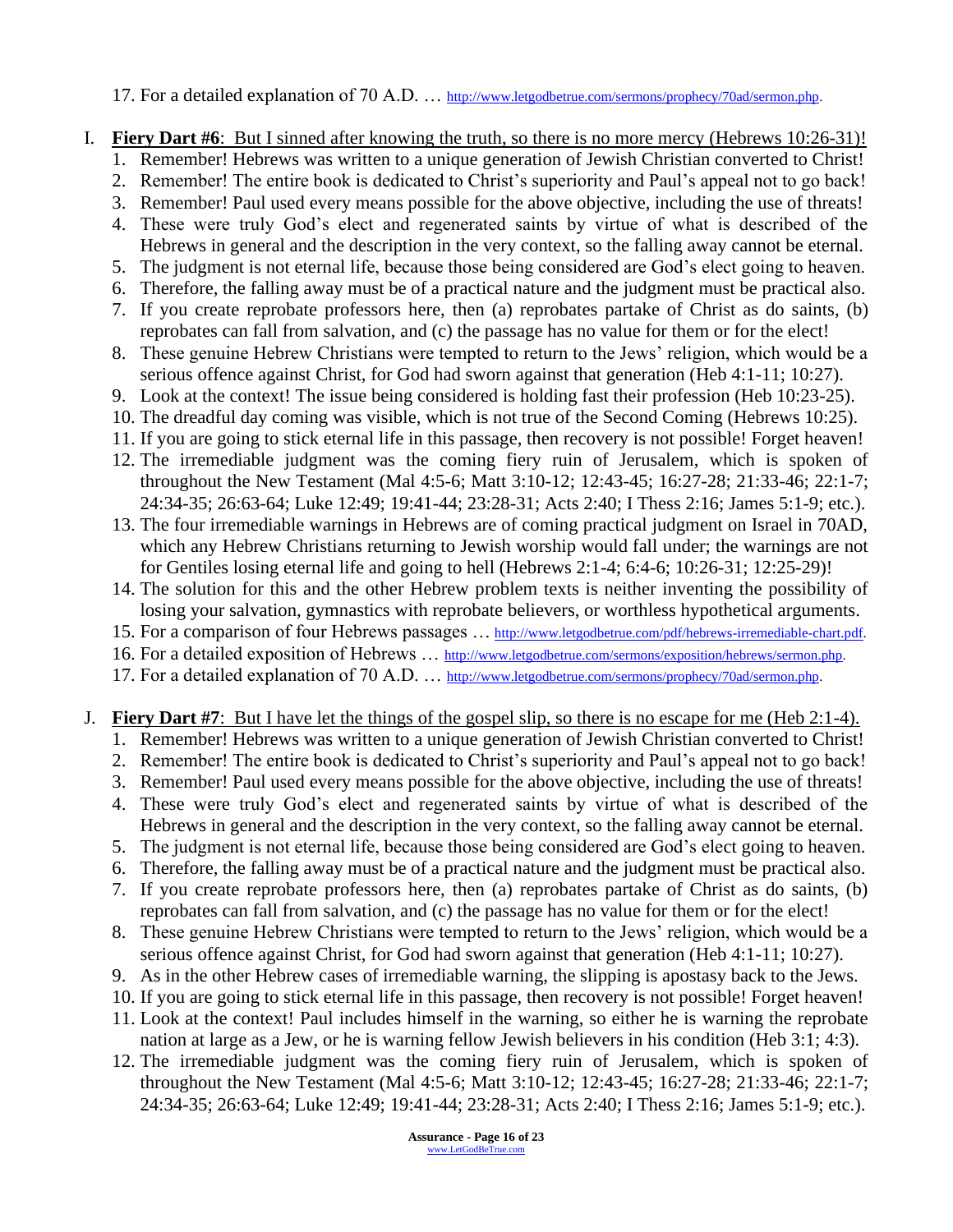- 13. The four irremediable warnings in Hebrews are of coming practical judgment on Israel in 70AD, which any Hebrew Christians returning to Jewish worship would fall under; the warnings are not for Gentiles losing eternal life and going to hell (Hebrews 2:1-4; 6:4-6; 10:26-31; 12:25-29)!
- 14. The solution for this and the other Hebrew problem texts is neither inventing the possibility of losing your salvation, gymnastics with reprobate believers, or worthless hypothetical arguments.
- 15. For a comparison of four Hebrews passages … [http://www.letgodbetrue.com/pdf/hebrews-irremediable-chart.pdf.](http://www.letgodbetrue.com/pdf/hebrews-irremediable-chart.pdf)
- 16. For a detailed exposition of Hebrews … [http://www.letgodbetrue.com/sermons/exposition/hebrews/sermon.php.](http://www.letgodbetrue.com/sermons/exposition/hebrews/sermon.php)
- 17. For a detailed explanation of 70 A.D. ... http://www.letgodbetrue.com/sermons/prophecy/70ad/sermon.php.

#### K. **Fiery Dart #8**: But I disobeyed God's voice from heaven, and now I am doomed (Heb 12:25-29).

- 1. Remember! Hebrews was written to a unique generation of Jewish Christian converted to Christ!
- 2. Remember! The entire book is dedicated to Christ's superiority and Paul's appeal not to go back!
- 3. Remember! Paul used every means possible for the above objective, including the use of threats!
- 4. These were truly God's elect and regenerated saints by virtue of what is described of the Hebrews in general and the description in the very context, so the falling away cannot be eternal.
- 5. The judgment is not eternal life, because those being considered are God's elect going to heaven.
- 6. Therefore, the falling away must be of a practical nature and the judgment must be practical also.
- 7. If you create reprobate professors here, then (a) reprobates partake of Christ as do saints, (b) reprobates can fall from salvation, and (c) the passage has no value for them or for the elect!
- 8. These genuine Hebrew Christians were tempted to return to the Jews' religion, which would be a serious offence against Christ, for God had sworn against that generation (Heb 4:1-11; 10:27).
- 9. The refusal here is unique to those Jews refusing Christ and returned to His enemies the Jews.
- 10. The shaking under view here had already occurred in discarding the temporary Jewish system.
- 11. The consuming fire of God was about to destroy those Jews, the priesthood, the temple, etc.
- 12. The irremediable judgment was the coming fiery ruin of Jerusalem, which is spoken of throughout the New Testament (Mal 4:5-6; Matt 3:10-12; 12:43-45; 16:27-28; 21:33-46; 22:1-7; 24:34-35; 26:63-64; Luke 12:49; 19:41-44; 23:28-31; Acts 2:40; I Thess 2:16; James 5:1-9; etc.).
- 13. The four irremediable warnings in Hebrews are of coming practical judgment on Israel in 70AD, which any Hebrew Christians returning to Jewish worship would fall under; the warnings are not for Gentiles losing eternal life and going to hell (Hebrews 2:1-4; 6:4-6; 10:26-31; 12:25-29)!
- 14. The solution for this and the other Hebrew problem texts is neither inventing the possibility of losing your salvation, gymnastics with reprobate believers, or worthless hypothetical arguments.
- 15. For a comparison of four Hebrews passages … [http://www.letgodbetrue.com/pdf/hebrews-irremediable-chart.pdf.](http://www.letgodbetrue.com/pdf/hebrews-irremediable-chart.pdf)
- 16. For a detailed exposition of Hebrews ... [http://www.letgodbetrue.com/sermons/exposition/hebrews/sermon.php.](http://www.letgodbetrue.com/sermons/exposition/hebrews/sermon.php)
- 17. For a detailed explanation of 70 A.D. ... http://www.letgodbetrue.com/sermons/prophecy/70ad/sermon.php.
- L. **Fiery Dart #9**: But I have partaken of the Lord's Supper unworthily, so I am guilty of the body and blood of the Lord and under damnation, and damnation most surely means hell (I Cor 11:27-29).
	- 1. It is a terrible and wicked sin to take the Lord's Supper without confession of sin and repentance or without rightly seeing Jesus Christ, for you have disgraced the Lord's body and blood (11:27).
	- 2. But the damnation here is practical judgment of weakness, sickness, and an early death (11:30).
	- 3. And the physical judgment of 11:30 is the Fatherly chastening of 11:32 as the evidence of NOT being condemned with the wicked in the Day of Judgment! The text proves salvation to heaven!
	- 4. Furthermore, you should remember that the Corinthians were guilty of gross abuses (11:20-22).
	- 5. The purpose of the Lord's Supper should be to remember Calvary rather than troubled by fear.
	- 6. However, if you are living a worldly lifestyle and are still alive, what does it say of your destiny?
	- 7. As in all cases, every born again person with an active mind will repent and turn fully to Christ.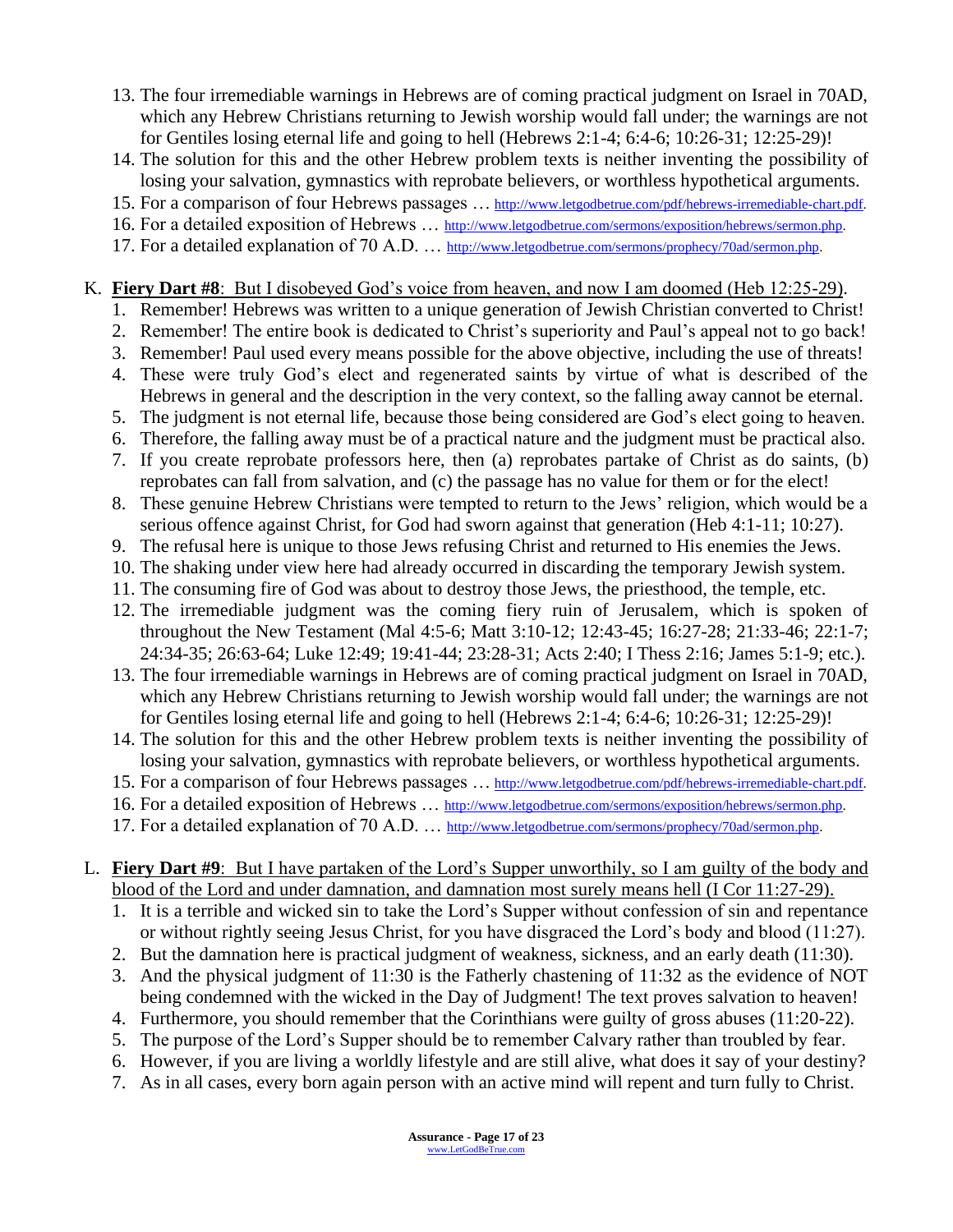#### M. **Fiery Dart #10**: But I cannot stop sinning, so it proves I am not saved (I John 2:3-6; 3:4-10; 5:18).

- 1. The first rule of study is to prove what a verse cannot mean, which was stated (I John 1:8,10).
- 2. Sinning is not our way of life; and when we sin, we are to confess it quickly (I John 1:9; 2:1).
- 3. The text says no murderer hath eternal life, yet there is David and us (I John 3:15; Matt 5:21-22).
- 4. The Lord already knows you are going to sin and provided a guarantee anyway (Ps 89:28-37).
- 5. The evidence of eternal life is striving toward righteousness and avoiding the sinful and unrepentant lifestyle of the wicked, which have neither ambitions of holiness nor hatred for sin.
- 6. Since we are the children of God, our lives should resemble the God Who saved us, and they should reflect what He saved us from (I John 3:5 cp Matt 5:43-48 cp Romans 8:1,4).
- 7. If we grasp God's love in our adoption, we will surely live pure lives (I Jn 3:1-3; II Cor 5:14-17).
- 8. The seed in a believer is the new man that keeps him from living comfortably and perpetually in sin (I Jn 3:9); it is not merely the new man that does not sin, but the elect man with a new man; for John did not jump to some legal or vital consideration of the elect; he is dealing practically.
- 9. Lot's new man caused him to be vexed with the filthy conversation of the wicked in Sodom.
- 10. If you take these verses absolutely, will you condemn Noah, Lot, David, Solomon, Peter, etc.?
- 11. There is no doctrine here of sinless perfection or anything close to it; relax, but live righteously!
- 12. Put off your old man and put on your new man and choose righteousness and brotherly love.
- 13. Hate this world and a worldly lifestyle, for those that do are His enemies (Jas 4:4; I Jn 2:15-17).
- 14. Do not comfort yourself God's elect all sin, for God's elect do not live your worldly lifestyle.

#### N. **Fiery Dart #11**: But the Lord may tell me to depart from Him after calling on Him (Matt 7:21-23)!

- 1. I have been guilty of hypocrisy in my life at times, and I just know that I deserve that sentence, and sometime when I think of meeting God I think of appealing to things I have done for Him!
- 2. Then end such foolish living and thinking and sell-out in total trust in Jesus alone for eternal life, for only after fully confessing II Timothy 1:9-12 do you have a right to appeal to II Timothy 4:7.
- 3. The wicked that Jesus will reject are self-righteous, self-justifying Pharisees that work iniquity and only have confidence in the flesh (Matt 7:21-23 cp Luke 18:9-14; 16:13-18 cp Phil 3:3-4).
- 4. There is not a single humble sinner in the group that will be trusting Jesus Christ for salvation; they instead will be presuming on God and Jesus Christ by the arrogance of self-righteousness.
- 5. These pompous, self-righteous, self-confident reprobates do all that is wrong in Christ's sermon.
- 6. Jesus did not give these verses to scare the righteous, but to say what He would do to the ravenous false prophets that he had just warned the righteous about (Matthew 7:19 cp 7:21-23).
- 7. If you seek the strait gate and narrow way and keep His sayings of this sermon, then you should not fear the great day of wrath and righteous judgment of false teachers (Mat 7:13-14,24-27).

### O. **Fiery Dart #12**: But I may have committed the unpardonable sin (Matt 12:31-32; Mark 3:28-30)!

- 1. Here is a sin for which there is no forgiveness but only danger of eternal judgment (Mark 3:29).
- 2. Take comfort all kinds of blasphemy can be forgiven, as with Paul (Mark 3:28; I Tim 1:12-17).
- 3. Were any elect guilty of this sin? Not a chance, for then how would they all be saved without the loss of one? And how could they be so depraved anyway unless hardened past Judas in malice?
- 4. What is blasphemy against the Holy Ghost? *It is being an eyewitness to the miracles of Jesus Christ, and knowing the power of God was present, but charging Jesus Christ with possession by the devil and working miracles by his power rather than through the Holy Ghost (Mark 3:30).*
- 5. The most helpful point in the text for this sin is Mark 3:30, where the sin is especially identified.
- 6. Blaspheming or reproaching Jesus for His humble birth, origin in Nazareth, lowly company, and other things could be forgiven and was forgiven, but the Pharisees were far more depraved.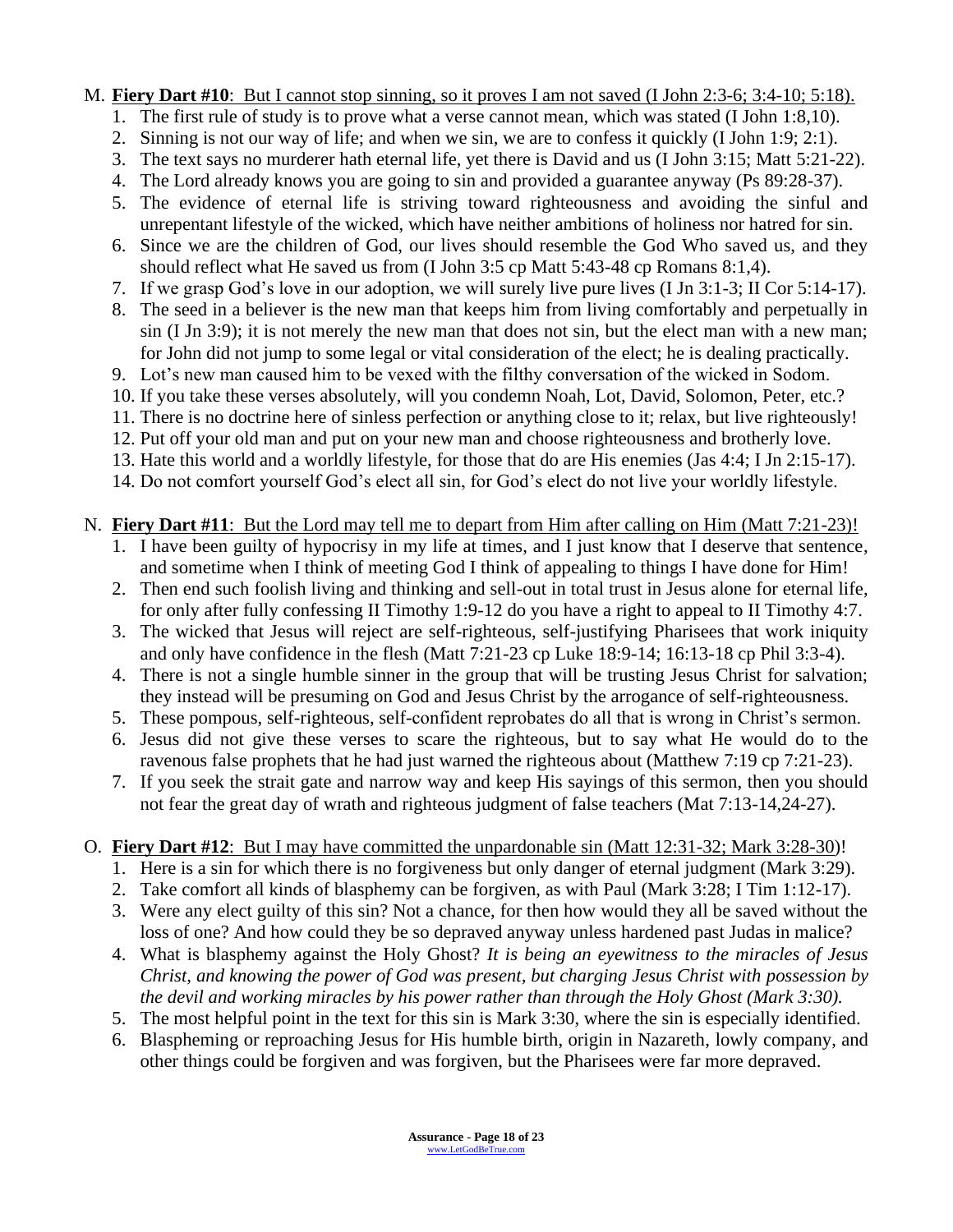- 7. The profanity of accusing Jesus of Nazareth of casting out devils by the power of the devil was an aggravated form of hatred and malice toward the great God, by Whom our Lord performed His miracles, which earned these depraved reprobates this specific warning of coming judgment.
- 8. They had not just missed identifying the Son of God due to the mystery of His incarnation; they had cursed the holy God of heaven in the vilest of terms, though witnessing the most gracious, holy, merciful, and righteous acts by a righteous Man in casting devils out of a possessed man.
- 9. Can anyone today be guilty of the sin? No, because they cannot be eyewitnesses to Jesus Christ and be in the presence of the visible and demonstrable power of God in casting out devils.
- 10. Again, look at the context! Jesus used this extraordinary form of language to condemn His detractors and enemies to eternal hell without any possibility of recovery (Matt 23:33)!
- 11. This condemnation has nothing to do with losing eternal life … these men never had eternal life!
- 12. Even if the sin could occur today, you can prove you never committed it by living the righteous life of God's elect, for there is no chance of God's elect being in danger of eternal damnation.

#### P. **Fiery Dart #13**: But I may be a tare the devil has sown among the saints (Matt 13:24-30,36-43)!

- 1. If you fear you are a tare, repent of worldliness and run to Jesus for safety! No tares ever do this!
- 2. If you believe on the Lord Jesus Christ and are truly seeking righteousness, you cannot be a tare!
- 3. The tares are children of the devil, which have no righteousness at all and love sin, and which hate the Lord Jesus Christ and His people (Ps 10:4; Eph 2:1-3; 4:17-19; John 8:44; I Jn 3:8-10).
- 4. Wicked men will get into the church, but even Christ's ministers can generally spot them, and the angels certainly can. They have the fruits described in the rest of this outline as dead rebels.
- 5. Do not fear by this description of the kingdom. No wheat will be lost; no tares will be saved; there is no fine line here at all. The righteous will be saved, and the wicked will be rejected.
- 6. Ministers know the tares; angels know the tares; and God knows the tares; it is carnal wheat that poses the danger, for the ministers with imperfect knowledge might mistake them for tares.
- 7. The danger of weeding out the tares early was due to the similarity at times that carnal and weak Christians have to them; the tares will all be damned; but even carnal wheat will be saved!
- 8. There are similarities at times between carnal Christians and reprobates, but there is never real confusion between spiritual Christians and reprobates (II Peter 1:9; Matt 13:18-22; II Pet 2:7-9).
- 9. The fear is not tares looking like wheat (the ministers could see and remove the tares), but rather foolish and carnal Christians looking like tares; therefore, give diligence to your evidence!
- 10. There is a message of mercy in the parable toward the wheat, not a threat of being condemned!
- Q. **Fiery Dart #14**: But I don't think I'm in the book of life, so I face the second death (Rev 20:11-15).
	- 1. The second death has no power over those in the first resurrection (Rev 20:6), so prove your new birth by those works that evidence regeneration (Jn 5:24-25; I Jn 2:29; 3:9; 4:7; 5:1; Rev 2:11).
	- 2. You can know if your name is in the book of life, as Paul knew of his friends (Phil 4:3; 2:12-13).
	- 3. The first resurrection and safety from the second death are mentioned first (Rev 20:6), and you have been taught by these sermons to make your own election sure (II Pet 1:5-11; I Thess 1:2-4).
	- 4. These verses were not given to scare you as a believer, but to prophesy the end of your enemies, for the preceding context is the gathering of the devil and reprobates against the saints of God!
	- 5. Consider then that the devil and his angels attack the saints before the description of judgment.
	- 6. There is no condemnation to them living godly lives in Christ Jesus (Rom 8:1-16; John 6:37-40).
	- 7. If you are living a worldly life right now, there is no evidence you will not be in the lake of fire.
	- 8. For much more about the book of life and eternal salvation … [www.letgodbetrue.com/pdf/](http://www.letgodbetrue.com/pdf/book-of-life.pdf)**book-of-life**.pdf.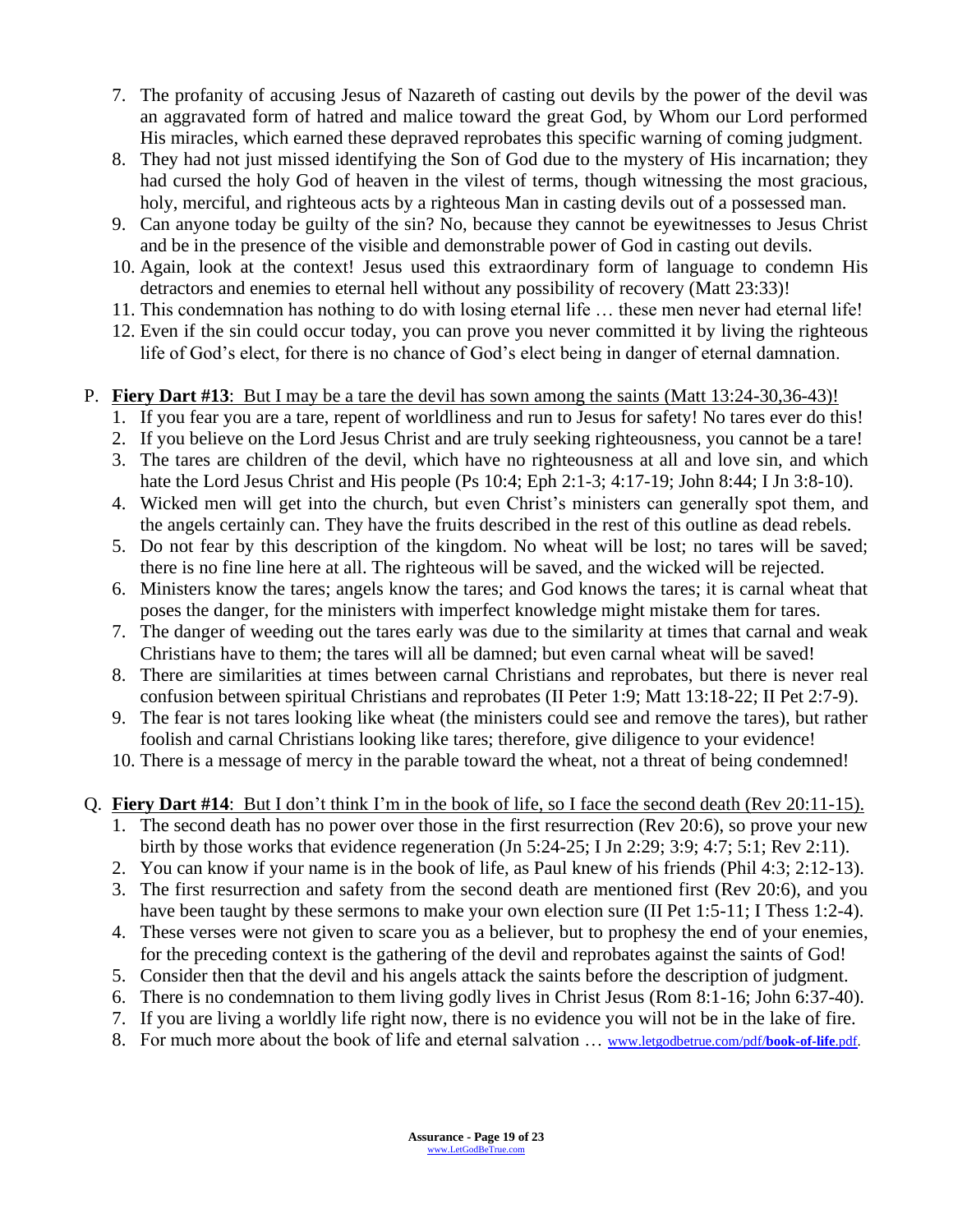- R. **Fiery Dart #15**: But my name is surely blotted out of the Book of Life after it was written (Re 3:5).
	- 1. No one is blotted out of the book of life, or God and Christ failed! Get this point down solidly (Ps 89:29-37; Jer 33:17-22; 31:35-37; John 6:39; 17:2; Romans 4:16; 8:29-39; 11:29; etc., etc.)!
	- 2. The first rule of Bible study is to prove what a verse cannot possibly mean before attempting to determine its positive meaning from the few remaining alternatives (II Peter 1:20; Proverbs 8:8).
	- 3. The verse does not say that any are blotted out; in fact, it says just the opposite of such a thing!
	- 4. Jesus comforted Sardis that He would not change His will like so many earthly benefactors do!
	- 5. Rather than reading the verse as a threat, read it as an encouraging promise, which is what it is.
	- 6. Those losing their part in the book of life for corrupting Scripture never had any true part in it; they rather falsely presumed on the grace of God for themselves (Rev 22:19; Luke 8:18; Is 66:5).
	- 7. The Lord's answer to Moses in Exodus 32:33 was either a hyperbolic or sarcastic response to his statement (cp Gen 3:22) or a reference to blotting them out from among the living (Num 11:15).
	- 8. The persecutors of Jesus Christ have no hope of eternal life (Ps 69:28), though they supposed themselves to be the most certain sons of Abraham and of God with eternal life (John 8:38-59).
	- 9. For much more about the book of life and eternal salvation … [www.letgodbetrue.com/pdf/](http://www.letgodbetrue.com/pdf/book-of-life.pdf)**book-of-life**.pdf.
- S. **Fiery Dart #16**: But I likely sinned unto death, which should not be prayed for (I John 5:16-18).
	- 1. This is a difficult verse, and the explanations and interpretations that have been made are Legion.
	- 2. It is clearly a *brother*, and the *death* must be more than fellowship that we can stop (Gal 6:1-2; Jas 5:16,19-20), yet the *death* must be less than the second death, for prayer has no role in it.
	- 3. Any sin has the wages of death attached to it without interposition of a Saviour (Ro 3:23; 6:23).
	- 4. Therefore, death here must be physical death of a believer by obstinate sin against Jesus Christ, which sin of backsliding must be observable and grasped with relative ease as the sin unto death.
	- 5. There are two sins to death in the New Testament blasphemy against the Holy Ghost for eternal death for reprobates, and apostasy of believing Jews back to Moses for practical death.
	- 6. John was an apostle to the Jews; so he, like Paul, was writing Hebrew Christians (Galatians 2:9).
	- 7. A sin that should not be prayed for was full apostasy of converted Jews back to animal sacrifices.
	- 8. Since there was a curse against that generation, such prayers would not be heard (Heb 4:1-11).
	- 9. Paul held no hope of recovery for these same apostates (Heb 2:1-4; 6:4-6; 10:26-31; 12:25-29).
	- 10. This interpretation is consistent with the epistle's mention of antichrists and the chapter's emphasis on the triple witness of Jesus Christ as the Son of God, which apostatizing Jews denied.
	- 11. It is impossible for you to sin this sin, and this sin did not result in eternal death even for them.
	- 12. The context may indicate an obstinate lifestyle of sin that deserves death by chastening, but this determination is usually hidden in the secret things of God unknown to mere men, and this context also indicates that only such as who are not born again would commit such sins (5:18).
	- 13. For a comparison of four Hebrews passages ... [http://www.letgodbetrue.com/pdf/hebrews-irremediable-chart.pdf.](http://www.letgodbetrue.com/pdf/hebrews-irremediable-chart.pdf)
	- 14. For a detailed exposition of Hebrews ... [http://www.letgodbetrue.com/sermons/exposition/hebrews/sermon.php.](http://www.letgodbetrue.com/sermons/exposition/hebrews/sermon.php)
	- 15. For a detailed explanation of 70 A.D. ... http://www.letgodbetrue.com/sermons/prophecy/70ad/sermon.php.

#### T. **Fiery Dart #17**: But I returned to my vomit, so the darkness of hell is for me (II Peter 2:20-22,17)!

- 1. You are missing the clear distinction of two groups the false teachers and their victims: there is a "they" that promises others ("them") liberty; "they" go to hell; "them" are chastened (2:19).
- 2. If you back up to the previous verse, "they" are seducing and "those" are fully saved (2:18).
- 3. If you back up to the previous verses, it is the false teachers that are reserved for hell (2:12-17).
- 4. False teachers can overthrow the faith of weak believers, but they cannot take away eternal life (Luke 11:52; I Cor 15:12; Gal 3:1; 5:7-12; I Tim 4:16; II Tim 2:16-18; II Tim 2:19; II Pet 2:1-2)!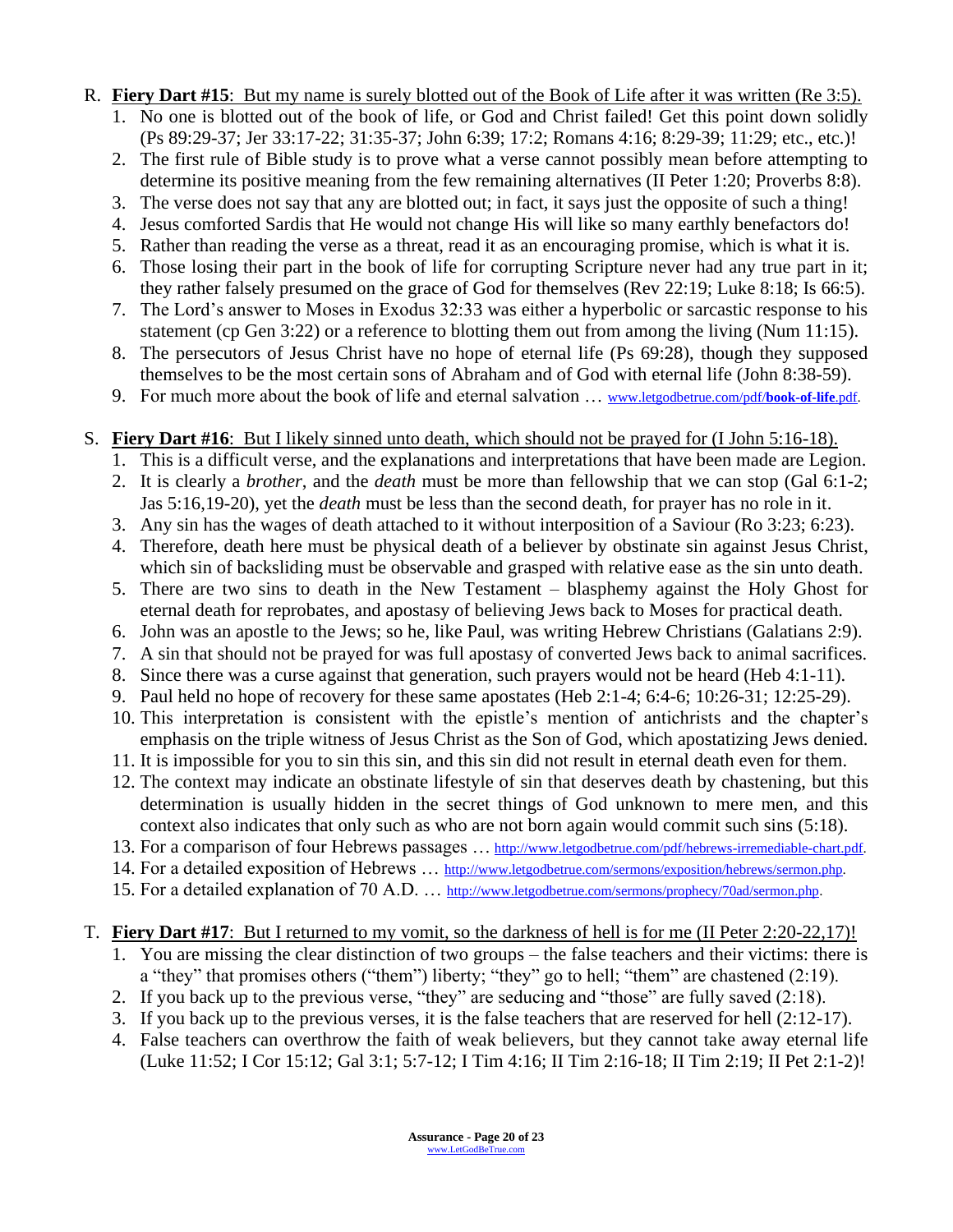- 5. If after cleanly escaping error by the gospel (2:18) and worldly pollutions by knowing Christ (2:20), returning to folly makes your end worse than your beginning; God will chasten your folly, but you are not lost eternally (Jas 5:19-20; Acts 5:1-11; I Cor 10:5; 11:30-32; Jude 1:5).
- 6. We do not apply this place to 70 A.D., for these Jews were strangers scattered abroad (I Pet 1:1).
- 7. The more knowledge you receive by the gospel makes your chastening worse (Luke 12:47-48), just as those at Corinth would not have died as early if they had never known about Jesus Christ.

#### U. **Fiery Dart #18**: But I have denied Jesus in various ways, so God will deny me (II Tim 2:11-13).

- 1. Jesus taught the same about those that deny Him (Matthew 10:32-33; Mark 8:38; Luke 9:26).
- 2. You should first look to the Lord Christ's gracious forgiveness of Peter and promotion of him, thus a temporary denial of Christ and repentance of it with renewed service is clearly excepted.
- 3. The sinful treason required by these passages is final and permanent repudiation of Jesus Christ, for those capable of a final and permanent denial of God and Christ prove they were never saved.
- 4. If you spend the rest of your life in full denial of God and Jesus Christ, you will not care anyway.
- 5. This is more than denying Christ by works (Tit 1:16), for it is put in contrast to confessing Him.
- 6. Warnings recorded by Mark and Luke may both be assigned to 70 A.D. (Mark 8:39; Luke 9:27).
- 7. Matthew's warning is actually ministerial as the lengthy context will show (Matthew 10:1-31).
- 8. Your greatest need is Christ's confession of you to God, but denying Him will cause Him to deny you, thus denying Him is a monstrous sin of arrogant rebellion and ungrateful malice.
- 9. If you have ever denied Jesus Christ in any way, then confess as did Peter and serve Him in love.

#### V. **Fiery Dart #19**: But what if I fail in temperance and I end up being a castaway (I Cor 9:24-27).

- 1. Whatever is intended by this passage, the apostle Paul also guarded his life to avoid the calamity.
- 2. But remember that the Bible plainly teaches that it is impossible for an elect to lose eternal life.
- 3. Paul's fear here of being a castaway is to lose his usefulness to God like Samson and King Saul.
- 4. Samson wasted much of his life and soul chasing Philistine whores, but he is in Hebrews 11:32.
- 5. Lot, Gideon, Solomon, and others certainly lost God's best for their lives, but not eternal life.

#### W. **Fiery Dart #20**: But God's severity will cut me off for not staying in His goodness (Rom 11:20-22).

- 1. If you think God's goodness in Christ for eternal life can fail, you need to consider Rom 8:28-39.
- 2. The matter under consideration in Romans 11 is gospel privileges, not eternal life (Rom 11:28).
- 3. The Jews were blinded partially and temporarily in order for the gospel to go to Gentiles (11:11).
- 4. There is no such thing as an elect losing eternal life in this passage, for such is fully impossible.
- 5. To avoid losing gospel privileges you enjoy, humbly be thankful for them and obey all duties.
- 6. For a full and detailed exposition of Romans 11 see here … [www.letgodbetrue.com/pdf/](http://www.letgodbetrue.com/pdf/romans-eleven.pdf)**romans**-eleven.pdf.
- X. **Fiery Dart #21**: But my deeds do not line up with the description for eternal life (Romans 2:5-11).
	- 1. The purpose of these verses is not to describe how you can gain or keep eternal life, but rather to prove depravity and condemnation of all men, especially the self-righteous Jews (2:1-4,17-24).
	- 2. There is no man before or without salvation that has ever come close to keeping such conditions.
	- 3. There is no saved man that has kept such terms perfectly, so at best they could only be general.
	- 4. For a full exposition and application of Romans 2 see here … [www.letgodbetrue.com/pdf/](http://www.letgodbetrue.com/pdf/romans-two.pdf)**romans**-two.pdf.
- Y. **Fiery Dart #22**: But if my pastor is unfaithful, he could cost me my salvation (I Timothy 4:16).
	- 1. The danger shown here is not eternal life, but rather practical aspects of salvation and fellowship.
	- 2. If a minister does not care for himself and doctrine, he and his church will suffer temporal loss.
	- 3. They cannot lose eternal life by his negligence, but they can lose true worship and full assurance.
	- 4. Phases of salvation help here … [http://www.letgodbetrue.com/sermons/salvation/five-phases-of-salvation/sermon.php.](http://www.letgodbetrue.com/sermons/salvation/five-phases-of-salvation/sermon.php)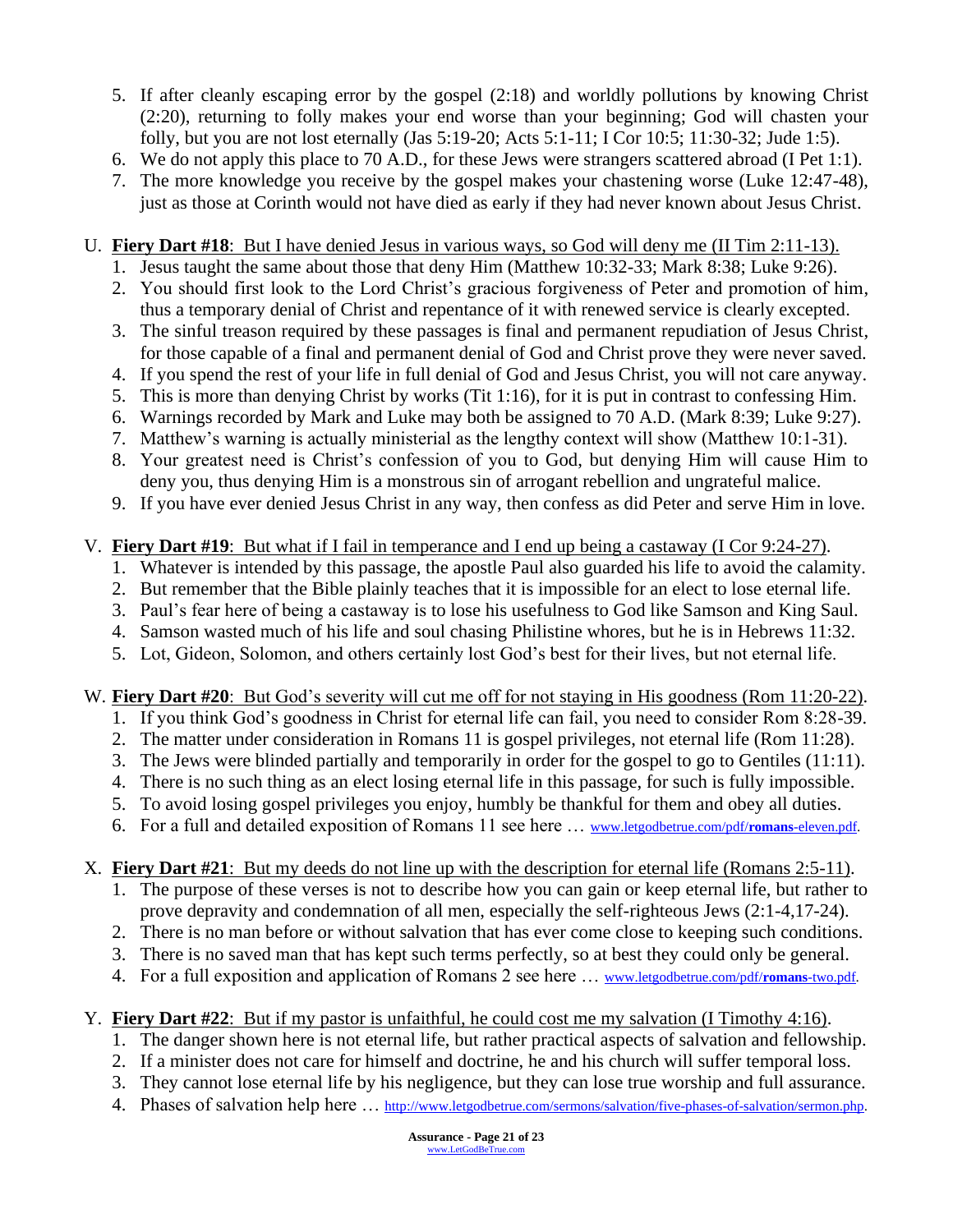#### Z. **Fiery Dart #23**: But Jesus said to self-mutilate to avoid hell (Mat 5:29-30; 18:8-9; Mark 9:43-48).

- 1. The mutilation is only metaphorical (in spite of what Origen may have done) to fight temptation.
- 2. If you face a temptation either dear (right eye) or practical (right hand), reject it to follow Christ.
- 3. You mortify sin by putting to death those sins and temptations that beset you (Col 3:5; Ro 8:13).
- 4. The metaphor continues to teach that living in sin is evidence of damnation to hell (I Jn 3:4-10).
- 5. If you continue to play with sinful temptations, it appears you are not born again (I John 3:9).
- 6. The man who plucks out or cuts off sinful temptations gives the evidence of salvation to heaven.
- 7. You can only make your calling and election sure by making such severe choices (II Pet 1:5-11).
- 8. There is no loss of eternal life in this warning but rather the lack of evidence of ever having it.

#### A. **Fiery Dart #24**: But Jesus said that calling my brother a fool brings a threat of hell (Mat 5:20-22).

- 1. Jesus corrected the application and limitation of the Pharisees and scribes to the overt act only.
- 2. Jesus taught with divine wisdom that unjustified anger or speech violates the Sixth Command.
- 3. While the Jews made a big deal of overt murder, Jesus pressed the sinfulness and eternal results of violating the sixth commandment by lesser ways than merely overt murder; this is His point.
- 4. This or any other sin can send a soul to hell without a Saviour and/or the confession of such sin.
- 5. True disciples of Christ will have spiritual character and godliness far above the Jews (5:19-20).

#### B. **Fiery Dart #25**: But lazy servants are cast into outer darkness (Matthew 8:12; 22:13; 24:51; 25:30).

- 1. These passages do not imply anyone losing their salvation but rather the proof they never had it.
- 2. In Revelation 2-3, overcoming is the sure evidence of eternal life, though not all are overcomers.
- 3. In these four listed passages, slothfulness and lack of righteousness prove eternal damnation.
- 4. The warnings and lessons are simple enough be faithful with any privilege or duty God gives.
- 5. For more about the judgment lessons of Matthew 25 ... [http://www.letgodbetrue.com/pdf/matthew-25.pdf.](http://www.letgodbetrue.com/pdf/matthew-25.pdf)
- 6. For parable of Matthew 22 … [http://www.letgodbetrue.com/sermons/exposition/two-parables-explained/sermon.php.](http://www.letgodbetrue.com/sermons/exposition/two-parables-explained/sermon.php)

#### C. **Fiery Dart #26**: But fruitless branches are gathered and cast into the fire for burning (John 15:1-8).

- 1. Do not make an assumption you cannot prove, that the fire and burning here is the lake of fire.
- 2. These branches were in Christ (15:2,6), so you must teach that men in Christ may end up in hell.
- 3. Jesus used a metaphor with the clear emphasis on useful fruitbearing by abiding in Jesus Christ.
- 4. There are other uses of fire other than the lake of fire (Heb 6:8; 10:27; I Cor 3:15; Jude 1:22-23).
- 5. God took away fruitless branches in O.T. and N.T. (I Cor 10:1-5; Acts 5:1-11; I Cor 11:30-32).

#### **Conclusion:**

- A. Proving one's eternal life and learning there is no loss of salvation for the elect is most important, and every sincere child of God not infatuated with this life and world will be asking and answering such questions.
- B. The Bible is plain to answer those who want to know if they are God's elect (I Thess 1:2-4; II Peter 1:5-11).
- C. There is no fine line for eternal life and the assurance of it. God has made a great difference in salvation; the evidence in a child of God is very great; the difference in personal confidence is very great; and there is a huge difference in the way in which the elect and nonelect are judged. There is no fine line in eternal life!
- D. Either you are or you are not willing to humbly and sincerely call on Jesus Christ for salvation and follow it up by obeying Him, and this proves eternal life; it does not initiate it or complete it (Mk 16:16; Lu 23:39-43).
- E. There is not a verse in the Bible that hints, declares, or threatens the elect with even possible loss of their eternal life (Ps 89:29-37; Jer 33:17-22; 31:35-37; John 6:39; 17:2; Romans 4:16; 8:29-39; 11:29; etc.).
- F. The gospel is to comfort you with assurance of eternal life (Is 40:1-2; Rom 8:28-39; Heb 6:9-20; I John 5:13).
- G. God bestowed His love on you for eternity, with the gift of knowing about it to remove all fear (I Jn 4:16-19).
- H. Through the Holy Spirit, you are able to learn love to the full assurance of eternal life (I Jn 2:28; 3:19; 4:18).
- I. What holds you back from making full assurance of your eternal life by believing on Jesus Christ and living for Him with all your heart and life? Your confidence of eternal life will be in proportion to your godliness.